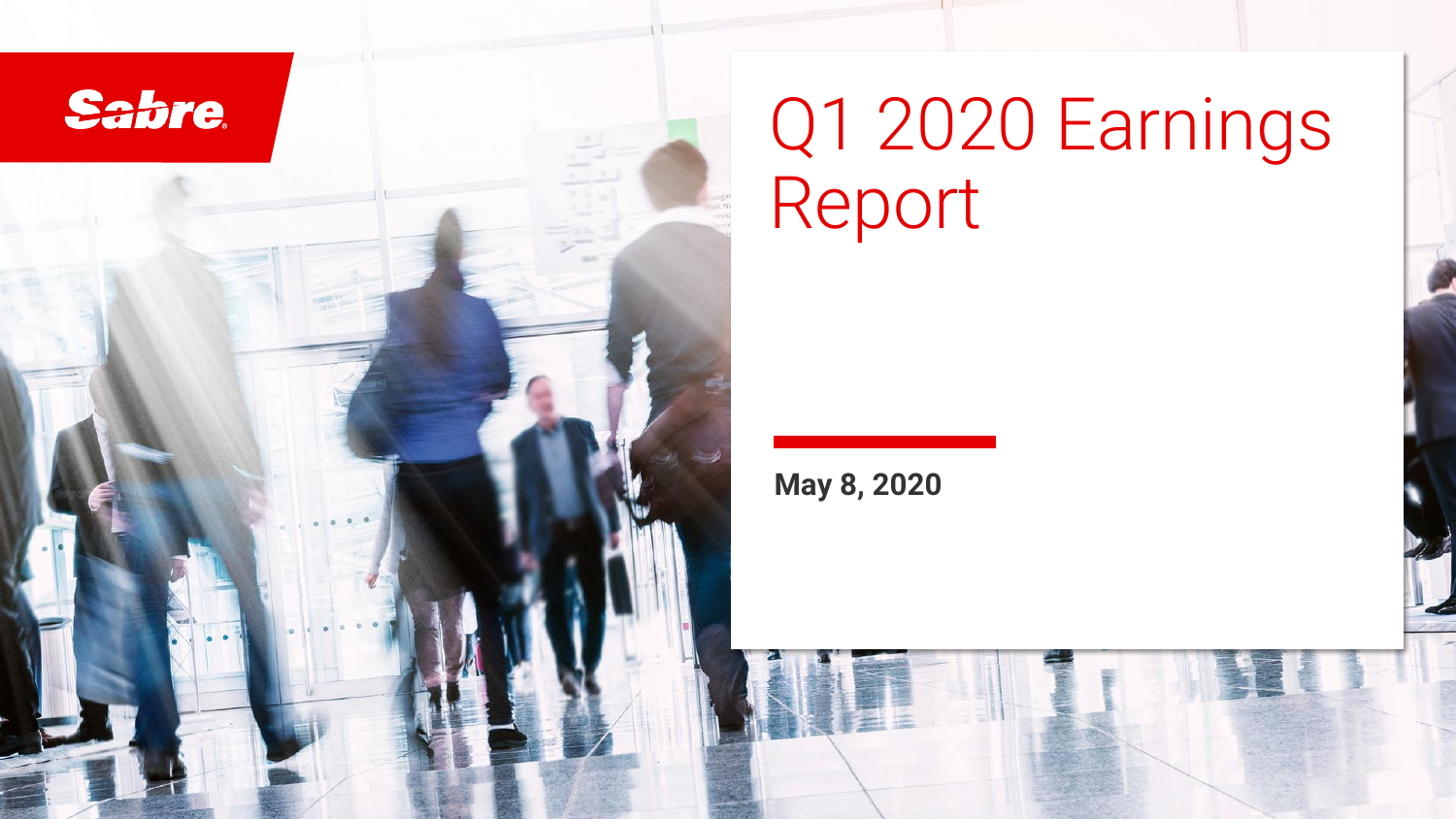#### Forward-looking statements

#### **Forward-looking Statements**

Certain statements herein are forward-looking statements about trends, future events, uncertainties and our plans and expectations of what may happen in the future. Any statements that are not historical or current facts a statements. In many cases, you can identify forward-looking statements by terms such as "will," "position," "believe," "expect," "confident," "unway," "estimate," "appear," "suggest," "project," "uncertainty," "hope," "pla "trend," "potential," "intend," "continue," "anticipate," "preliminary," "should," "could," "could," "would," "target" or the negative of these terms or other comparable terminology. Forward-looking statements involve know other factors that may cause Sabre's actual results, performance or achievements to be materially different from any future results, performances or achievements expressed or implied by the forward-looking statements. The uncertainties include, among others, the severity, extent and duration of the global COVID-19 pandemic and its impact on our business and results of operations, financial condition and credit ratings, as well as on the tra spending more broadly, the actions taken to contain the disease or treat its impact, the effect of remote working arrangements on our operations and the speed and extent of the recovery across the broader travel ecosystem, transaction volumes in the global travel industry, particularly air travel transaction volumes, including from airlines' insolvency, suspension of service or aircraft groundings, the timing, implementation and effects of t other strategic initiatives, the completion and effects of travel platforms, travel suppliers' usage of alternative distribution models, exposure to pricing pressure in the Travel Network business, changes affecting travel of the integrity of our systems and infrastructure and the effect of any security breaches, failure to adapt to technological advancements, competition in the travel distribution market and solutions markets, implementatio reliance on third parties to provide information technology services and the effects of these services, the finalization of an agreement to implement a full-service property management system, the execution, implementation renewed agreements, dependence on establishing, maintaining and renewing contracts with customers and other counterparties and collecting amounts due to us under these agreements, dependence on relationships with travel bu collection, processing, storage, use and transmission of personal data and risks associated with PCI compliance, our ability to recruit, train and retain employees, including our key executive officers and technical employ results and effects of acquisitions, including related costs, and, as applicable, the closing and integration of these acquisitions, the effects of any litigation and regulatory reviews and investigations, including with r acquisitions, adverse global and regional economic and political conditions, including, but not limited to, economic conditions in countries or regions with traditionally high levels of exports to China or that have commod effect of "Brexit" and uncertainty due to related negotiations, risks arising from global operations, reliance on the value of our brands, failure to comply with regulations, use of third-party distributor partners, the ef accounting standards, and tax-related matters, including the effects of the Tax Cuts and Jobs Act. More information about potential risks and uncertainties that could affect our business and results of operations is includ "Forward-Looking Statements" sections in our Form 8-K filed with the SEC on April 13, 2020 and our Annual Report on Form 10-K filed with the SEC on February 26, 2020 and in our other filings with the SEC. Although we belie reflected in the forward-looking statements are reasonable, we cannot quarantee future events, outlook, quidance, results, actions, levels of activity, performance or achievements. Readers are cautioned not to place undue looking statements. Unless required by law, Sabre undertakes no obligation to publicly update or revise any forward-looking statements to reflect circumstances or events after the date they are made.

#### **Non-GAAP Financial Measures**

This presentation includes unaudited non-GAAP financial measures, including Adjusted Gross Profit, Adjusted Operating (Loss) Income, Adjusted Net (Loss) Income, Adjusted Operating Income margin, Adjusted EBITDA, Adjusted E and the ratios based on these financial measures.

We present non-GAAP measures when our management believes that the additional information provides useful information about our operating performance. Non-GAAP financial measures do not have any standardized meaning and ar unlikely to be comparable to similar measures presented by other companies. The presentation of non-GAAP financial measures is not intended to be a substitute for, and should not be considered in isolation from, the financ accordance with GAAP. See "Non-GAAP Financial Measures" in the appendix for an explanation of the non-GAAP measures and "Tabular Reconciliations for Non-GAAP Measures" in the appendix for a reconciliation of the non-GAAP f measures to the comparable GAAP measures.

#### **Industry Data/Certain Definitions**

This presentation and accompanying comments contain industry data, forecasts and other information that we obtained from industry publications and surveys, public filings and internal company sources, and there can be no a accuracy or completeness of the included information. Statements as to our ranking, market position, bookings share and market estimates are based on independent industry publications, government publications, third-party management's estimates and assumptions about our markets and our internal research. We have not independently verified this third-party information nor have we ascertained the underlying economic assumptions relied upon in we cannot assure you of the accuracy or completeness of this information.

This presentation and the related materials include references to "recurring revenue." See the appendix for additional information.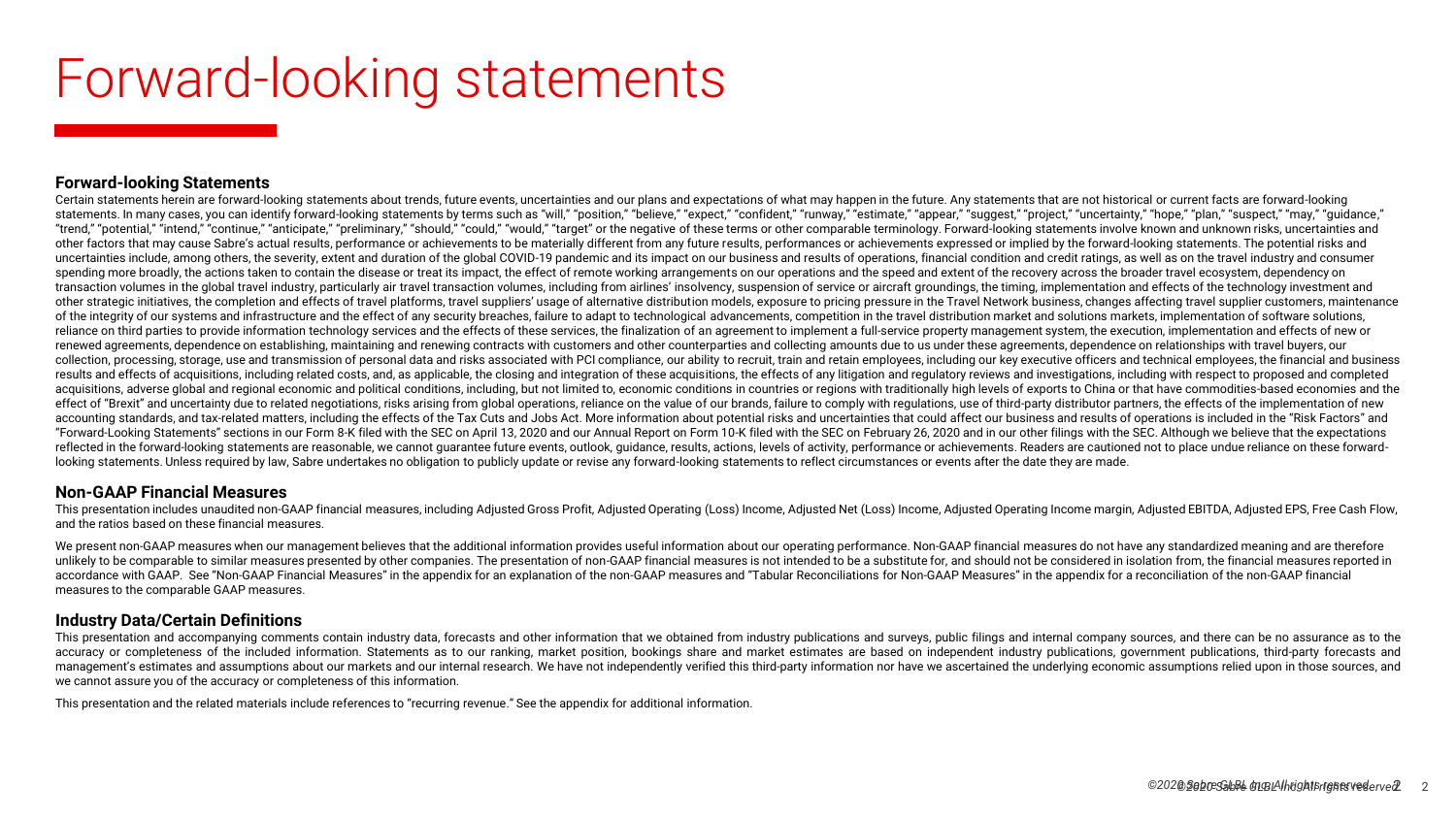





**Sean Menke** President & CEO **Doug Barnett** EVP & CFO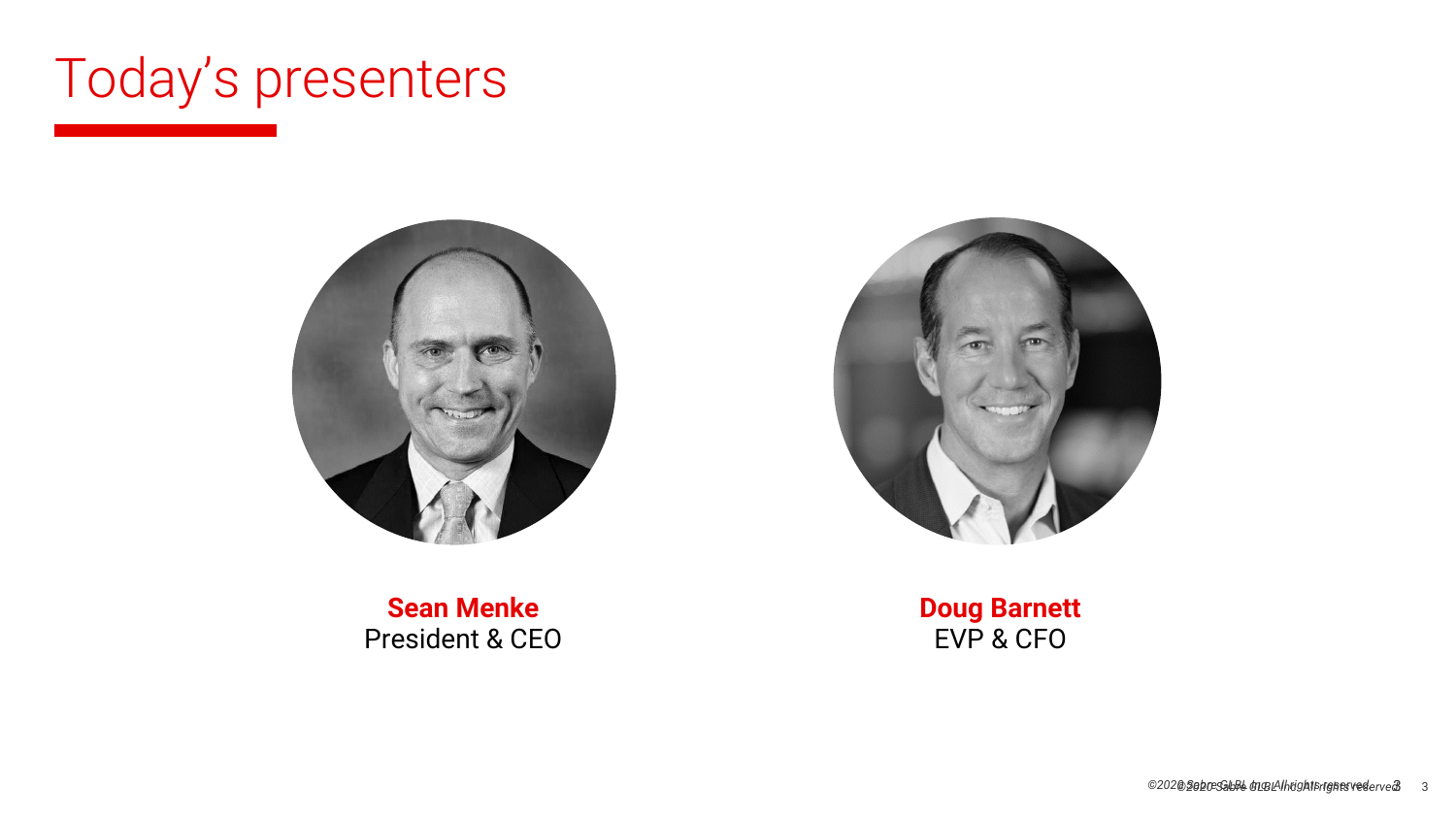

#### **Sean**

- 1. Discuss the impact of COVID-19 on the global travel industry and provide detail on the decline in booking and travel trends since its outbreak
- 2. Describe actions Sabre has taken in response to this challenge
- 3. Discuss the impact these actions will have on our technology investments
- 4. Describe why we believe Sabre is resilient and well-positioned for a post-crisis environment

#### **Doug**

- Brief review of Q1 results
- 2. Discuss Sabre's flexible cost structure
- 3. Provide detail on cost reduction actions and timing
- 4. Provide pro forma cash balance, monthly estimated cash burn rate and why we believe we have adequate liquidity to weather a prolonged adverse market environment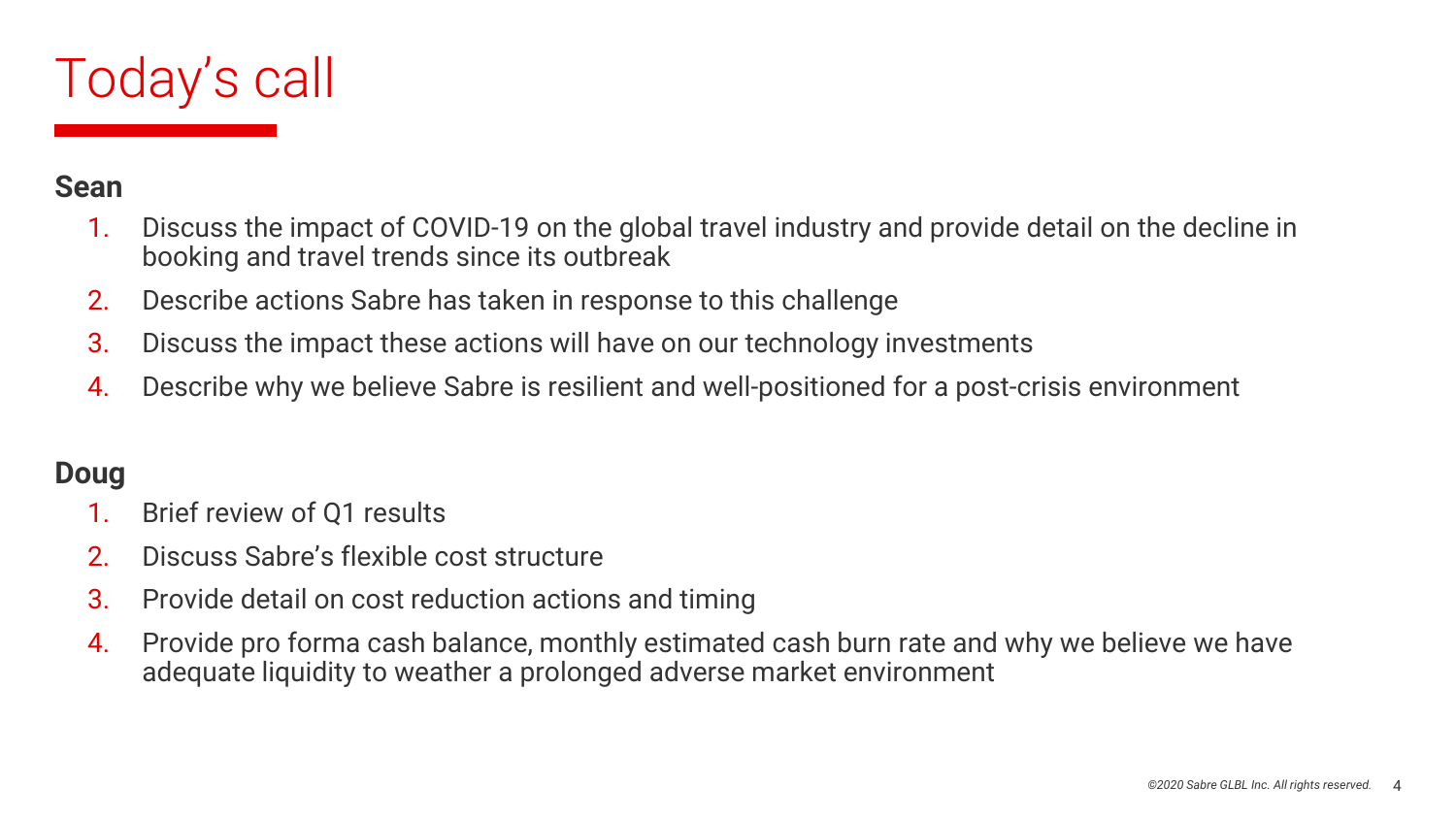### Severe impact to global travel industry from COVID-19

|          | <b>GDS Industry Net Air Bookings YOY Growth / (Decline)</b> |              |             |                      |               |  |  |
|----------|-------------------------------------------------------------|--------------|-------------|----------------------|---------------|--|--|
|          | Global                                                      | Asia-Pacific | <b>EMEA</b> | <b>North America</b> | Latin America |  |  |
| January  | $^{\prime}$ 10%)                                            | (21%)        | (10%)       | (1%)                 | (14%)         |  |  |
| February | (25%)                                                       | (53%)        | (22%)       | (12%)                | (18%)         |  |  |
| March    | (113%)                                                      | (119%)       | (111%)      | (117%)               | (82%)         |  |  |
| Q1 2020  | (49%)                                                       | (62%)        | (47%)       | (45%)                | (38%)         |  |  |

- Sabre's "new" air bookings declined by 8%, 17% and 70% in Jan, Feb, and Mar; Q1 2020 down 32%
- Sabre's net air bookings declined by 9%, 23%, 111% in Jan, Feb, and Mar due to cancellations; Q1 2020 down 47%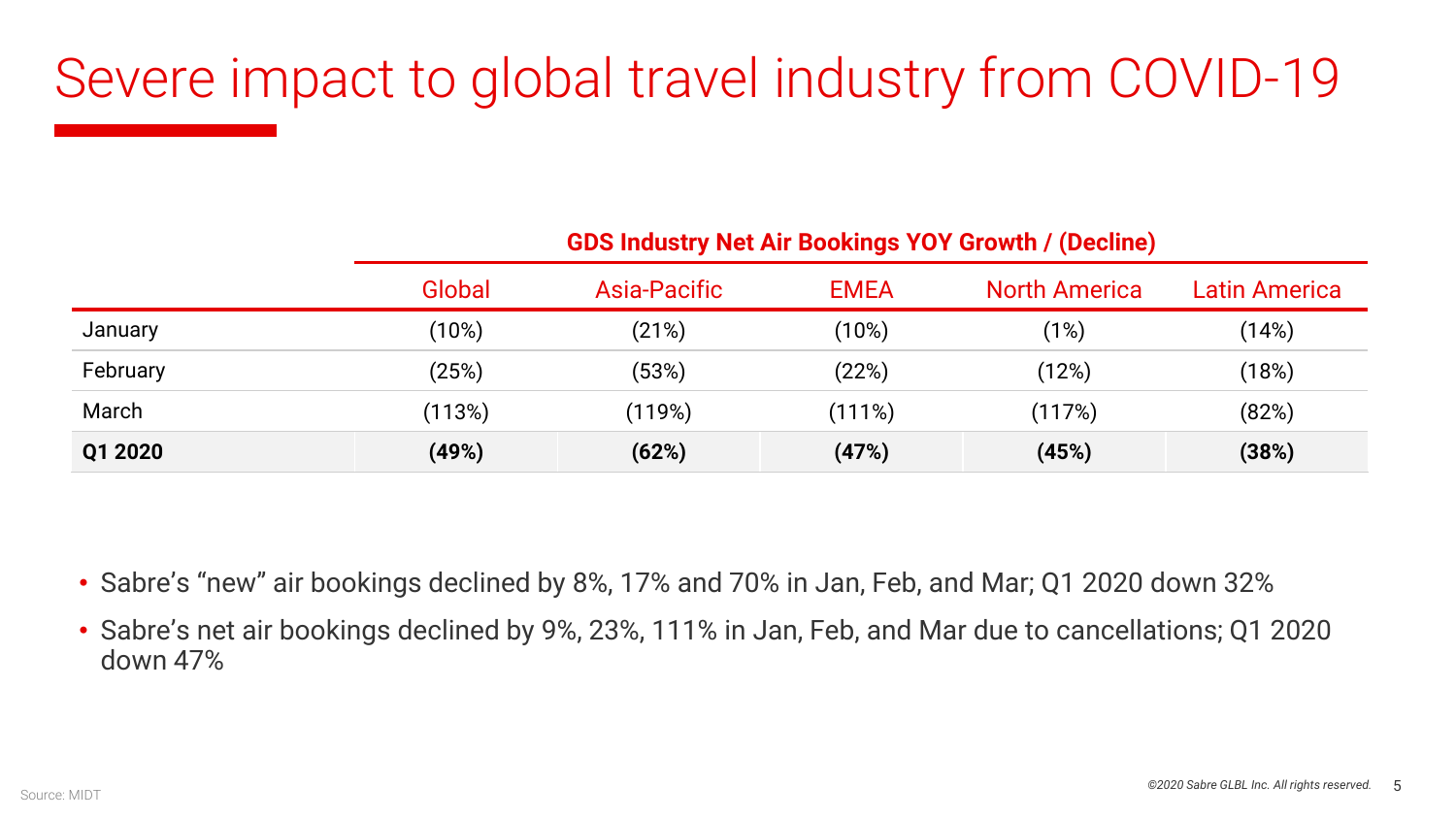### Decline peaked in late March across all regions

|                   | Global | Asia-Pacific | <b>EMEA</b> | <b>North America</b> | <b>Latin America</b> |  |  |
|-------------------|--------|--------------|-------------|----------------------|----------------------|--|--|
| January - Week 1  | (7%)   | (6%)         | (12%)       | 1%                   | (16%)                |  |  |
| January - Week 2  | (7%)   | (20%)        | (5%)        | 3%                   | (14%)                |  |  |
| January - Week 3  | (6%)   | (23%)        | (5%)        | 5%                   | (7%)                 |  |  |
| January - Week 4  | (20%)  | (39%)        | (15%)       | (13%)                | (18%)                |  |  |
| February - Week 1 | (20%)  | (45%)        | (18%)       | (8%)                 | (14%)                |  |  |
| February - Week 2 | (23%)  | (53%)        | (17%)       | (10%)                | (10%)                |  |  |
| February - Week 3 | (23%)  | (51%)        | (17%)       | (10%)                | (15%)                |  |  |
| February - Week 4 | (41%)  | (69%)        | (41%)       | (26%)                | (35%)                |  |  |
| March - Week 1    | (63%)  | (90%)        | (63%)       | (55%)                | (21%)                |  |  |
| March - Week 2    | (100%) | (103%)       | (94%)       | (110%)               | (68%)                |  |  |
| March $-$ Week 3  | (138%) | (136%)       | (136%)      | (147%)               | (111%)               |  |  |
| March - Week 4    | (141%) | (141%)       | (141%)      | (147%)               | (109%)               |  |  |
| March $-$ Week 5  | (137%) | (133%)       | (137%)      | (142%)               | (123%)               |  |  |
| April - Week 1    | (119%) | (121%)       | (122%)      | (117%)               | (114%)               |  |  |
| April - Week 2    | (128%) | (118%)       | (125%)      | (136%)               | (124%)               |  |  |
| April - Week 3    | (120%) | (119%)       | (122%)      | (119%)               | (127%)               |  |  |
| April - Week 4    | (115%) | (117%)       | (118%)      | (109%)               | (125%)               |  |  |

**GDS Industry Net Air Bookings YOY Growth / (Decline)**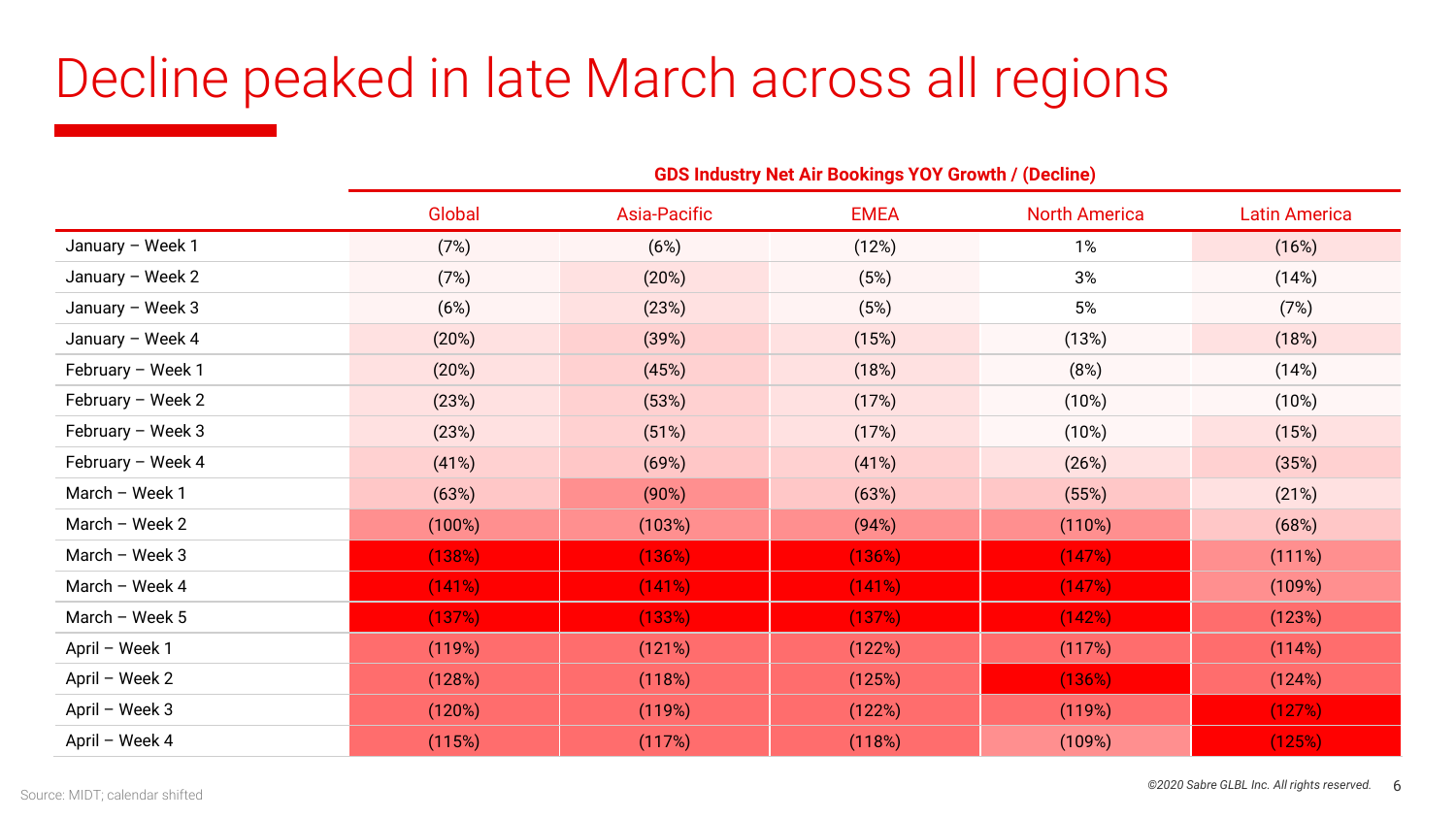### Cancellations hit peak as bookings decline plateaued

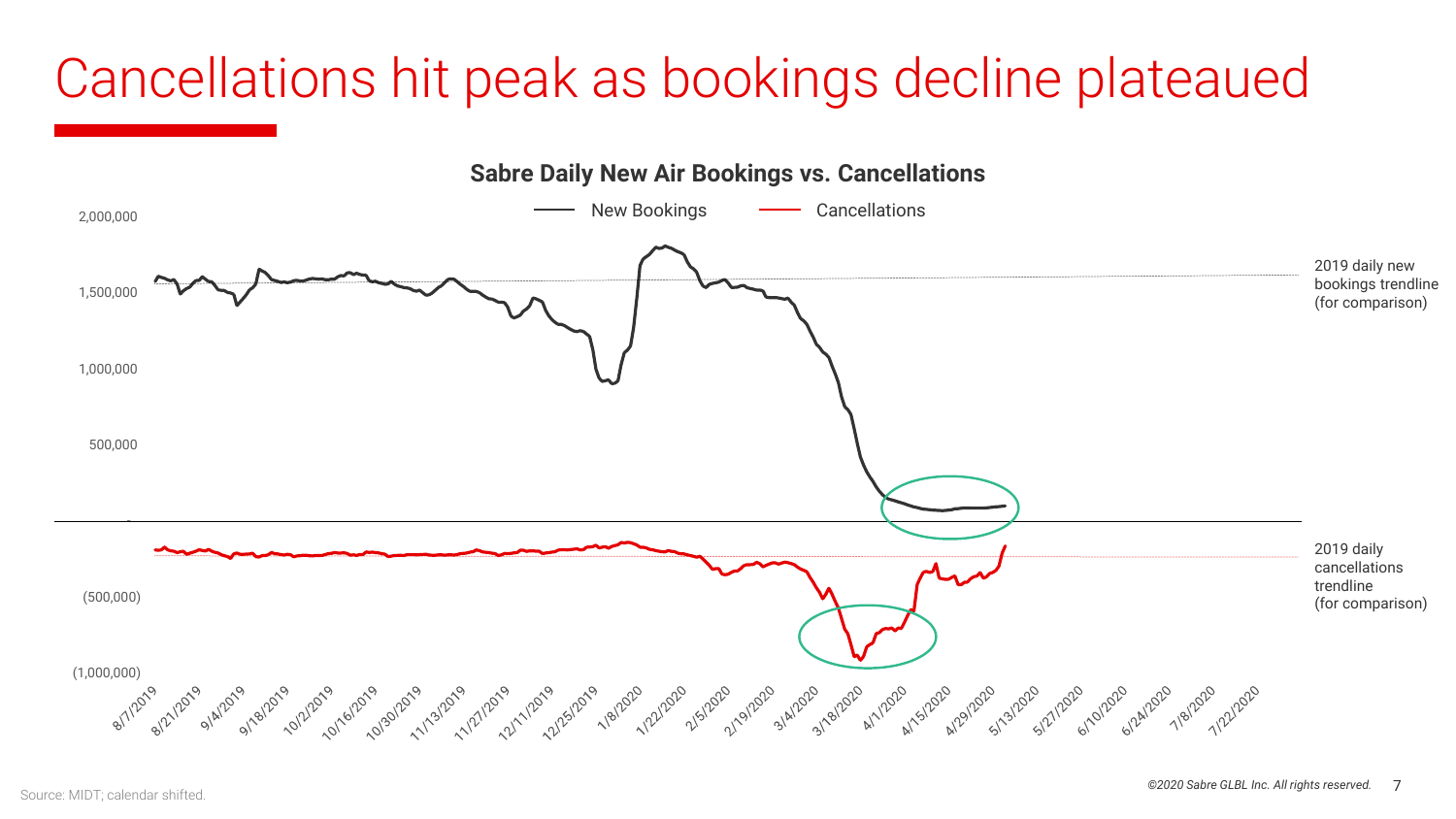### Metrics converged at high 90% declines at end of Q1

40%

**Sabre Key Volume Metrics YOY Growth (Decline)**

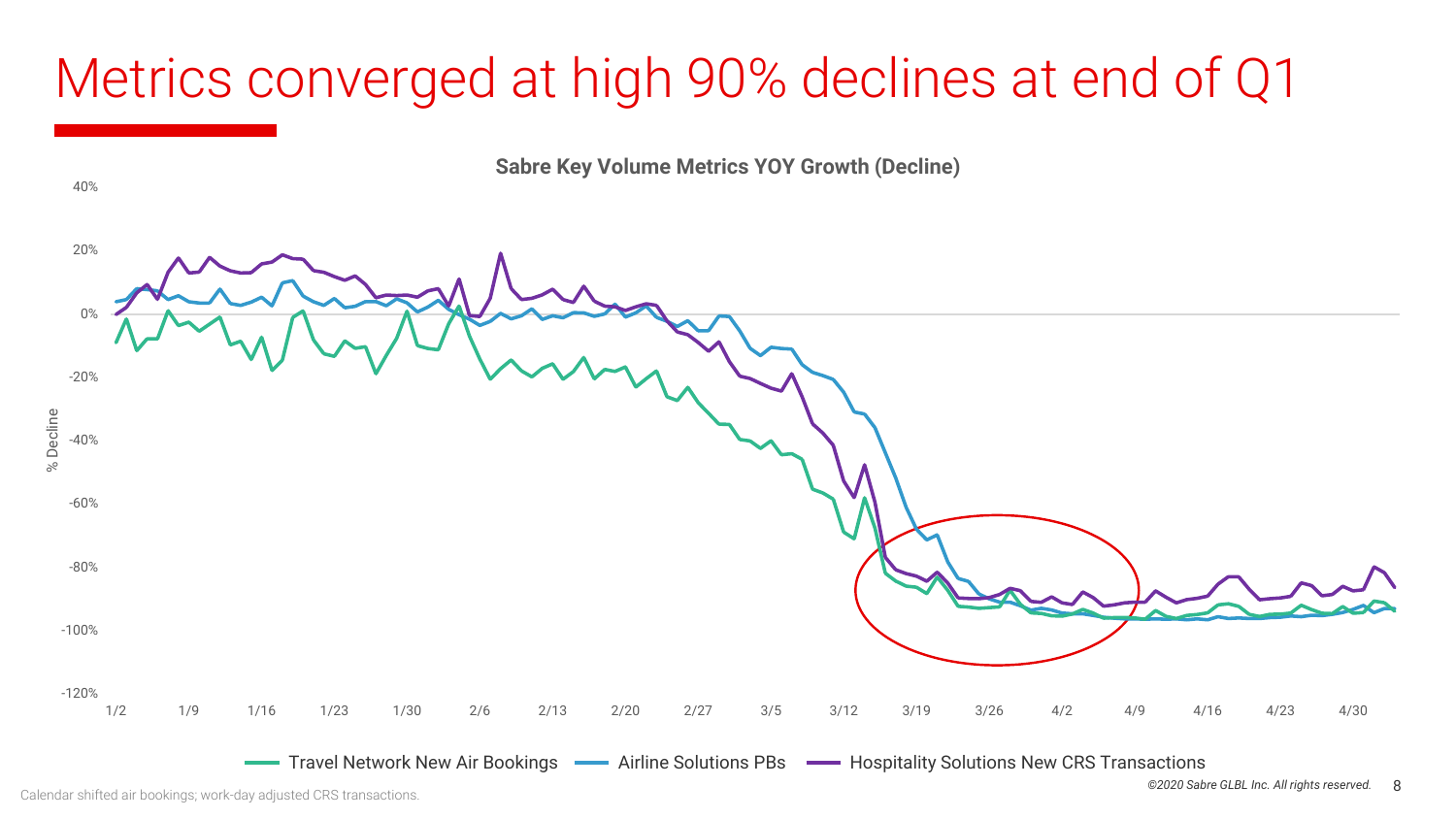### Focus is on liquidity and aligning costs to demand

#### **Cost reduction actions**

- \$200 million in 2020 cost savings (March 20)
- Increased to \$325 million (April 13)
- 2/3 of cost structure is variable, which provides protection and ability to implement further actions
- Still proceeding with technology transformation and transition to Google Cloud; delaying other initiatives

#### **Liquidity actions**

- Dividend and share buybacks suspended (March 16; effective after March 30, 2020 payment)
- \$375 million revolver draw-down (March 17)
- \$1.1 billion raised in senior secured and exchangeable notes (April 17)

#### **Effective May 1, 2020, Sabre and Farelogix agreed to terminate the Farelogix acquisition.**

**Confident the strength of our liquidity position, flexible cost structure, longstanding customer relationships and experienced management team will allow Sabre to endure this period of prolonged uncertainty**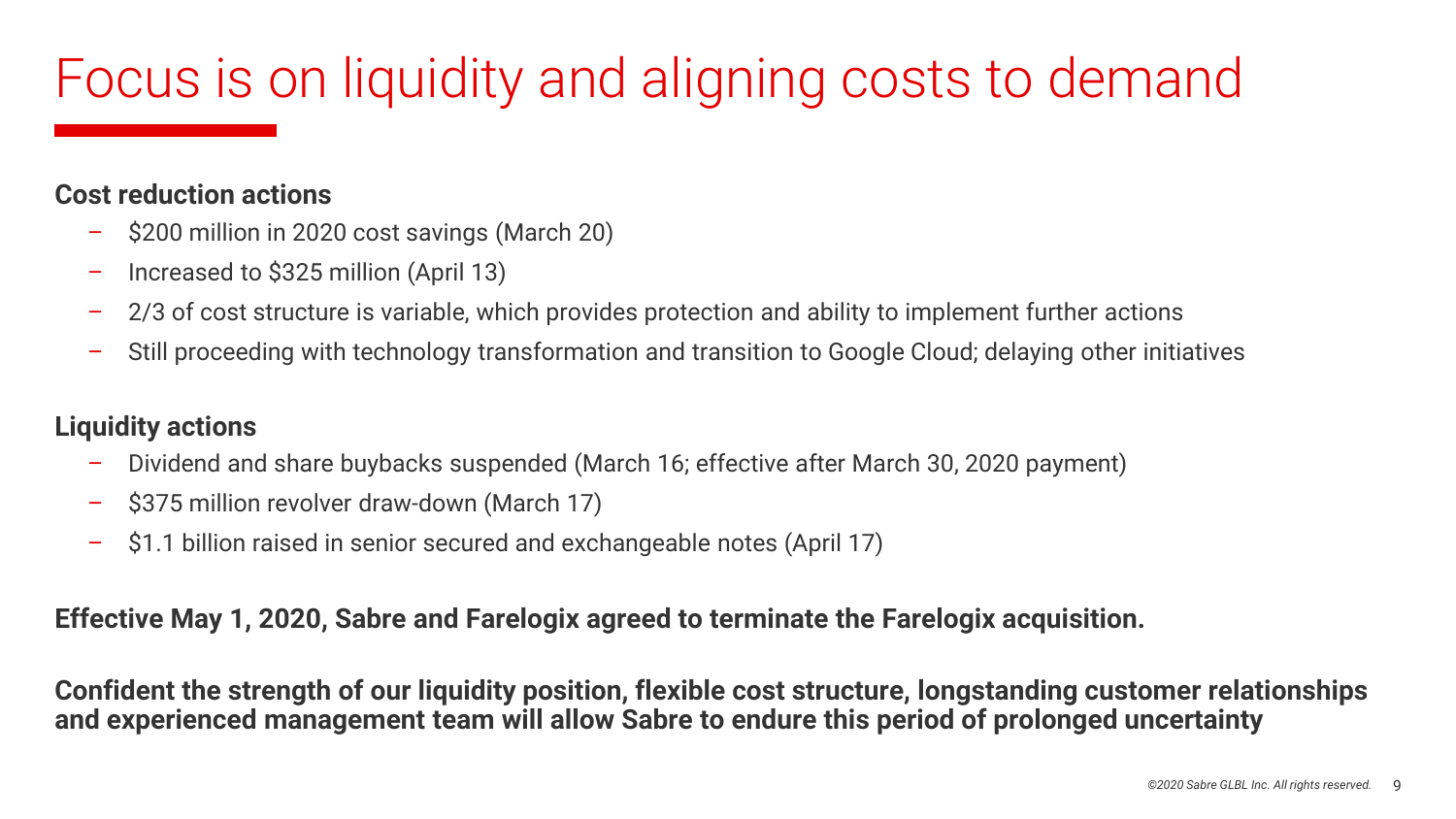### Q1 results significantly impacted by COVID-19

- Revenue down 37%
- Travel Network bookings down 45%
	- New air bookings down 32%; significant impact from cancellations
	- \$105M revenue from bookings not yet departed + cancellation reserve of \$44M as of Q1 end
- Positive EBITDA
- Operating loss and negative EPS
- Free Cash Flow generation of \$12M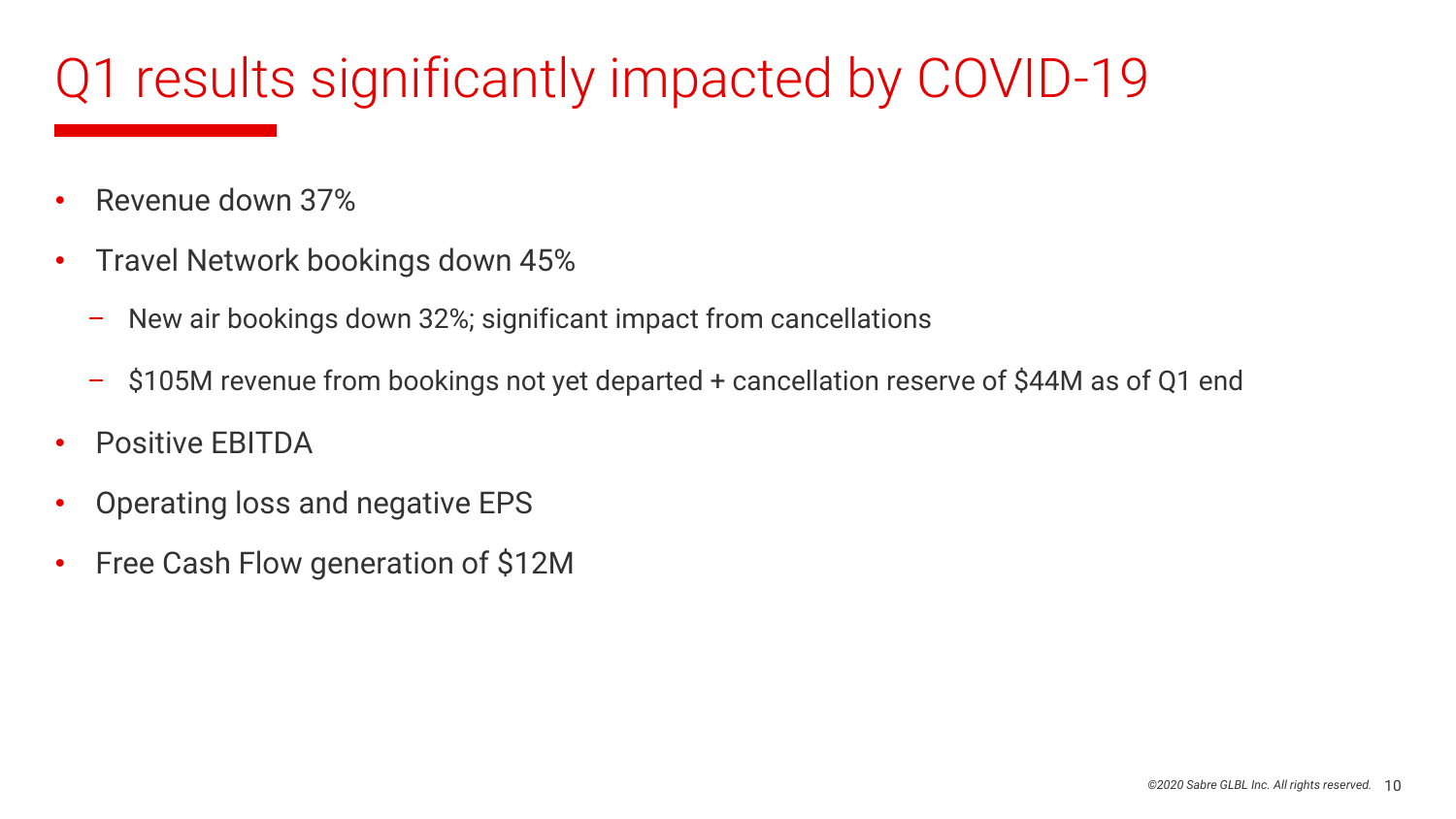## Largely variable cost base and levers to manage

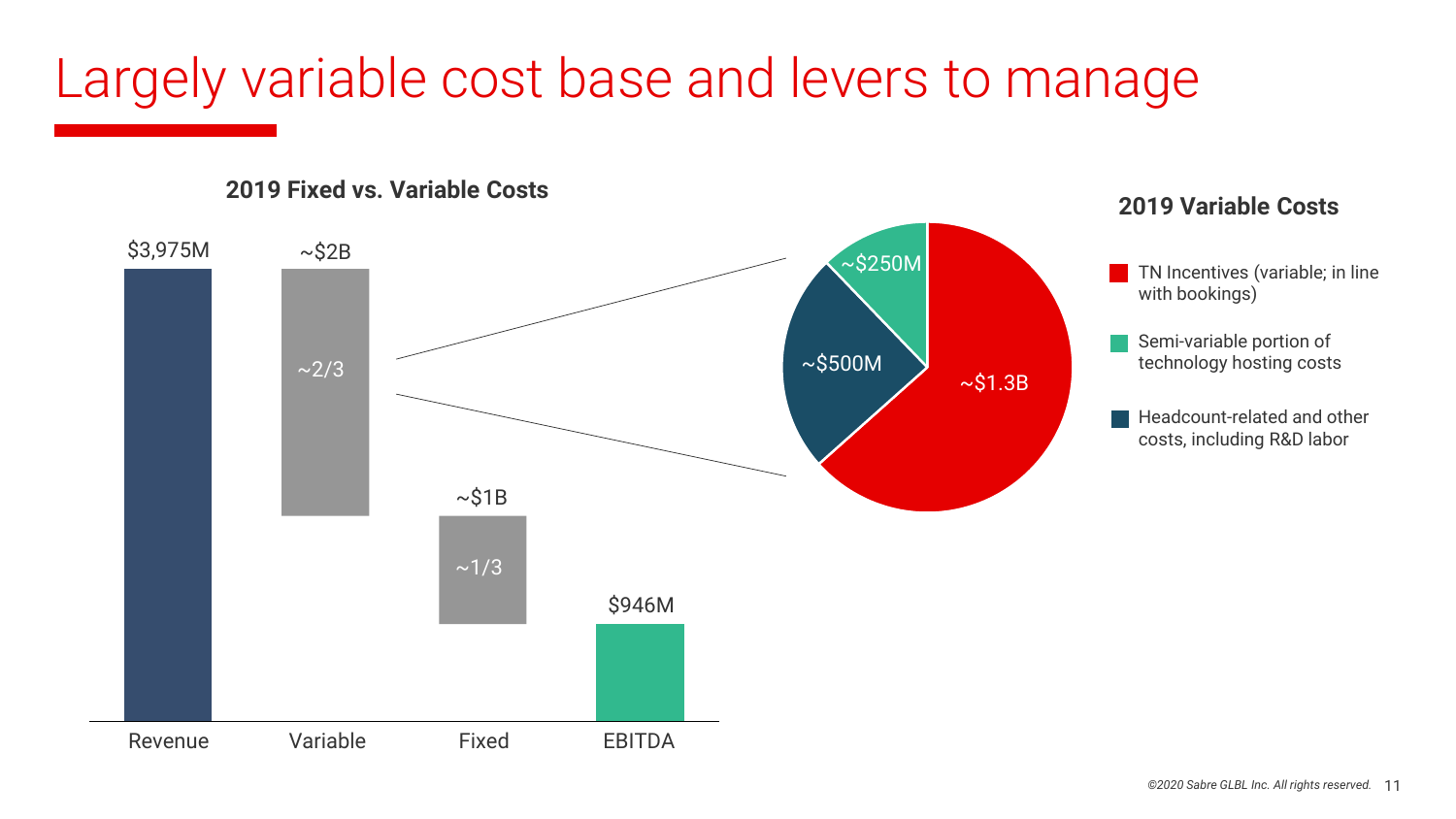### \$325M in expected 2020 cost savings; ability to increase

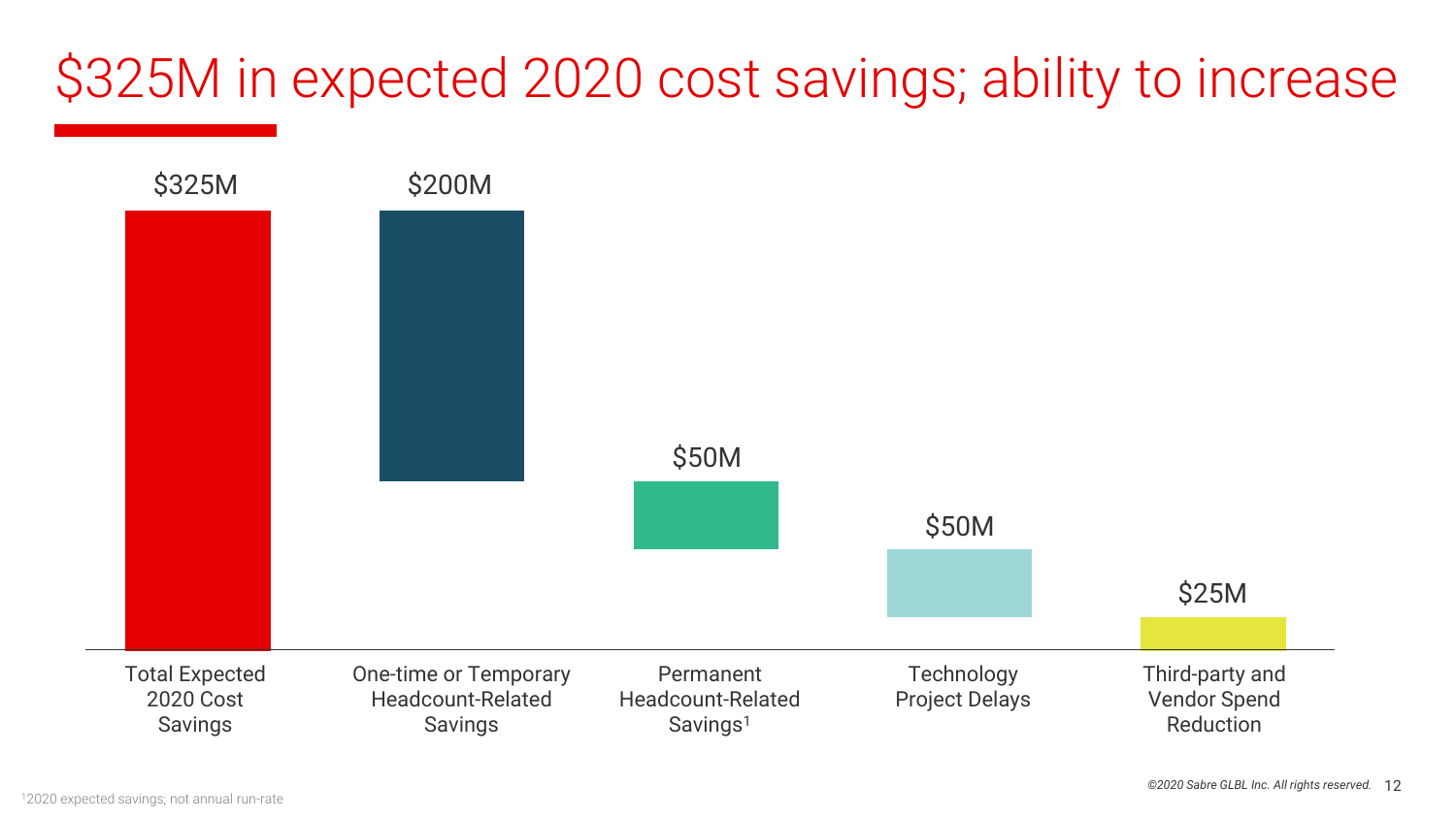### Significant liquidity to withstand prolonged downturn

- Suspended dividend and share repurchases
- Announced \$325 million in expected cost savings
- 3. Drew down on revolver for \$375 million
- Raised \$1.1 billion from issuance of senior secured and exchangeable notes
- 5. No significant near-term liquidity needs
- 6. Although in compliance with leverage ratio requirement as of 3/31, believe Material Travel Event Disruption has occurred and therefore expect leverage ratio covenant under Amended and Restated Credit Agreement will be suspended
- 7. Effective May 1, 2020, Sabre and Farelogix agreed to terminate the acquisition agreement.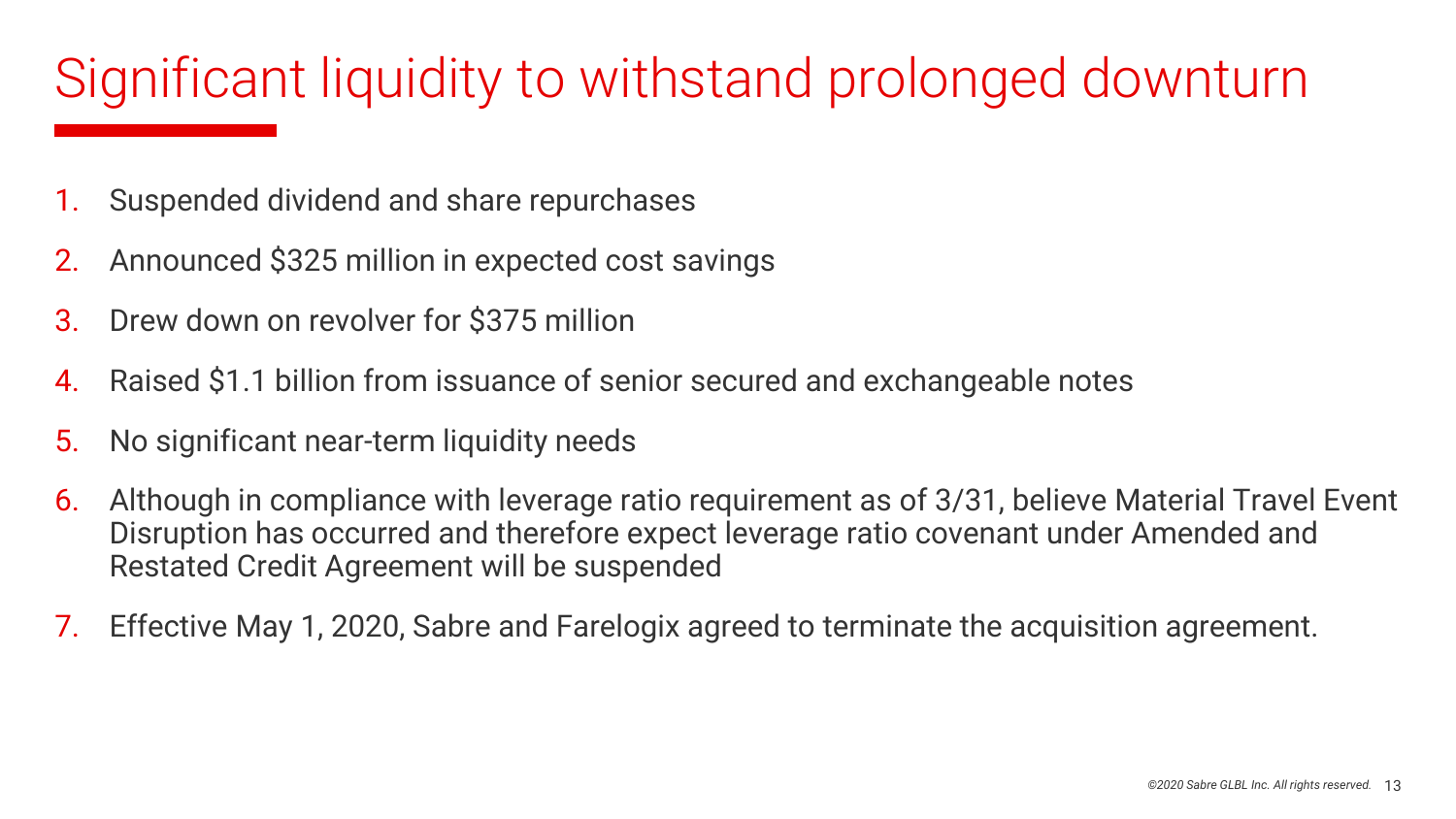### 1.5+ Years of liquidity in a zero bookings environment

| <b>Liquidity Position</b>                                           |               |  |  |  |  |
|---------------------------------------------------------------------|---------------|--|--|--|--|
| 3/31/2020 Cash                                                      | \$684M        |  |  |  |  |
| (-) Refunds owed to airlines for Q1<br>cancellations                | (S30M)        |  |  |  |  |
| (-) Incentive payments delayed from Q1                              | ( \$52M)      |  |  |  |  |
| (-) Cancellation reserve                                            | (\$44M)       |  |  |  |  |
| (-) Farelogix termination fees                                      | (S21M)        |  |  |  |  |
| (+) Proceeds from senior secured and<br>exchangeable notes offering | \$1.1B        |  |  |  |  |
| = Pro forma cash balance                                            | $\sim$ \$1.7B |  |  |  |  |
|                                                                     |               |  |  |  |  |
| (-) Minimum Cash to Operate Business                                | (\$150M)      |  |  |  |  |
| = Total Liquidity                                                   | $\sim$ \$1.5B |  |  |  |  |



At this time, we do not expect to participate in the CARES Act loan program for the aviation industry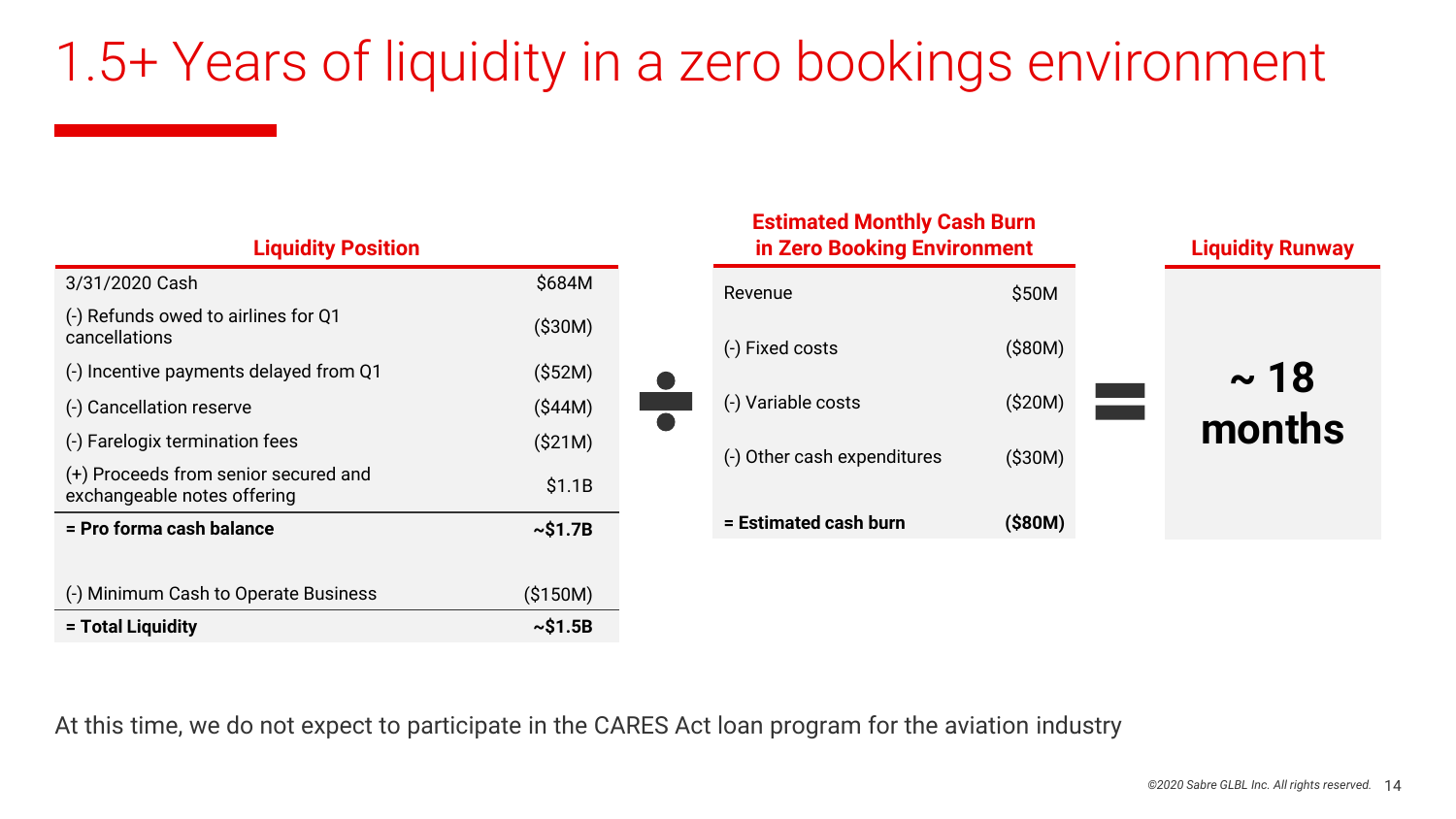## THANK YOU

*Thank you to our Sabre teammates around the world for their dedication to serving our customers, shareholders and each other during this difficult time.*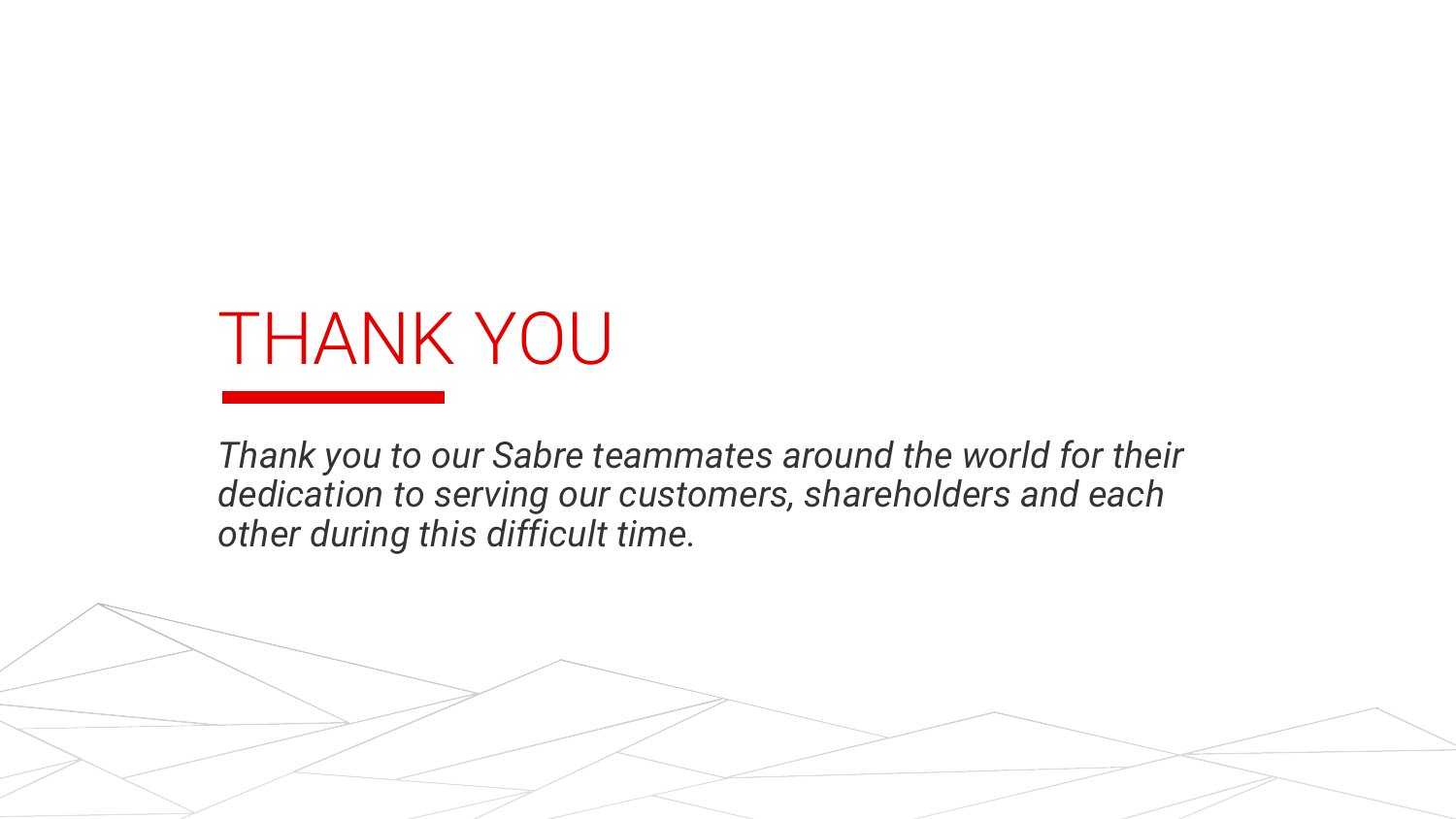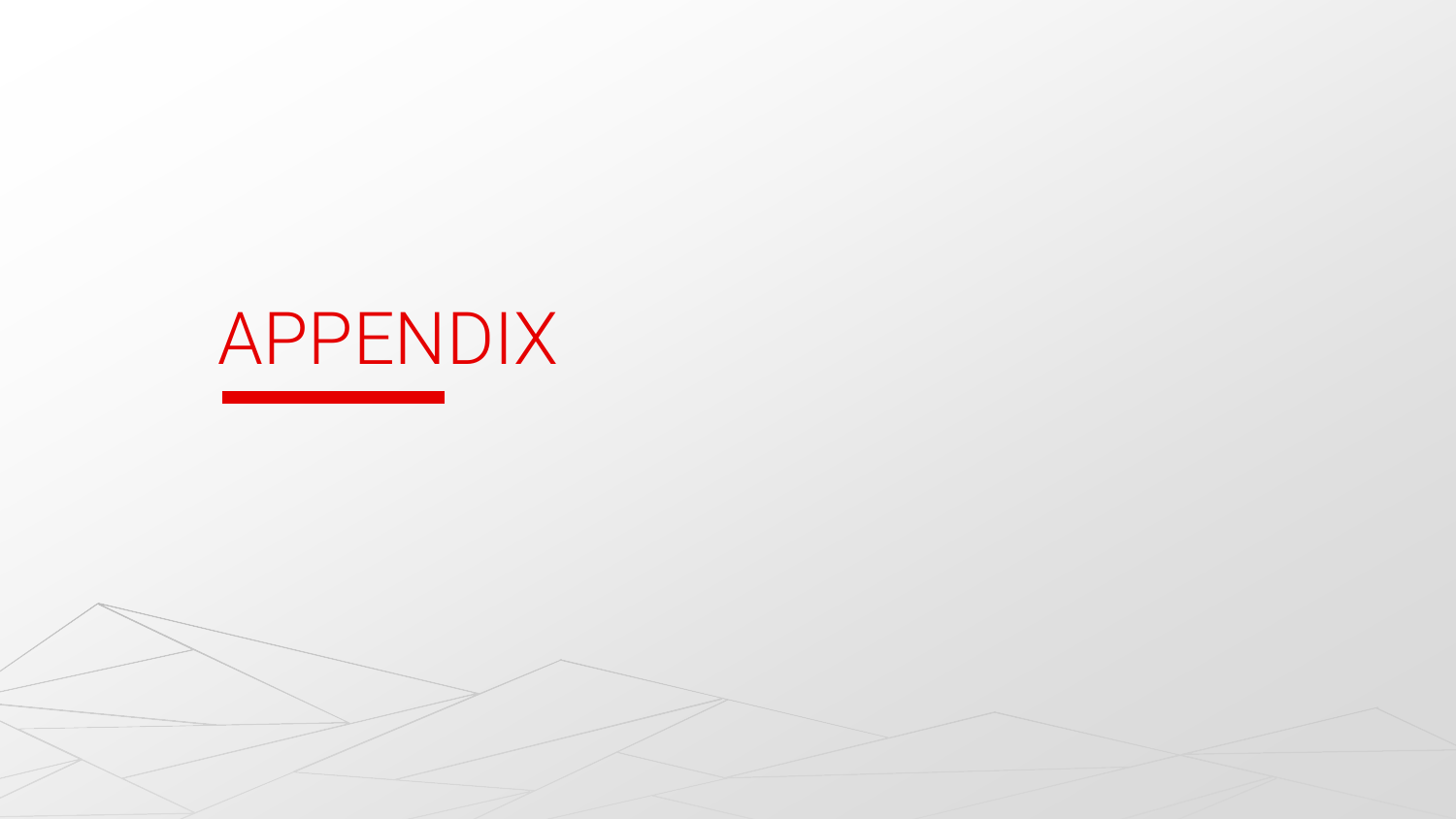### Q1 2020 Performance

| <b>Total Revenue</b>                                               | <b>Business Segment Revenue</b>                                |                                           |                                              |  |  |  |  |
|--------------------------------------------------------------------|----------------------------------------------------------------|-------------------------------------------|----------------------------------------------|--|--|--|--|
| <b>\$659M</b><br>Decline of 37%<br>$\bigvee$ 91% recurring revenue | <b>Travel Network</b><br><b>\$428M</b>                         | <b>Airline Solutions</b><br><b>\$180M</b> | <b>Hospitality Solutions</b><br><b>\$59M</b> |  |  |  |  |
| <b>Adjusted EBITDA</b><br>$$24M \bigvee$ <sup>91%</sup>            | <b>Adjusted Operating Loss</b><br>$$73M < \frac{1}{4}$ decline |                                           |                                              |  |  |  |  |
|                                                                    |                                                                |                                           |                                              |  |  |  |  |
| <b>Adjusted EPS</b><br>$(S0.29)$ $\bigcup_{\text{decline}}$        | <b>Cash Position</b><br><b>S684M</b>                           | $\sim$ \$1.7B                             | Pro Forma Cash Position*                     |  |  |  |  |

Amounts are compared to Q1 2019.

*©2020 Sabre GLBL Inc. All rights reserved.* 17 *©2020 Sabre GLBL Inc. All rights reserved.* 17 \*Pro Forma cash position includes cash at the end of Q1 2020 as well as \$1.1B from April senior secured notes and exchangeable notes offerings, \$30M in refunds owed to airlines for Q1 cancellations, \$52M in incentive payment delays from Q1, \$44M in cancellation reserve and \$21M Farelogix termination fees.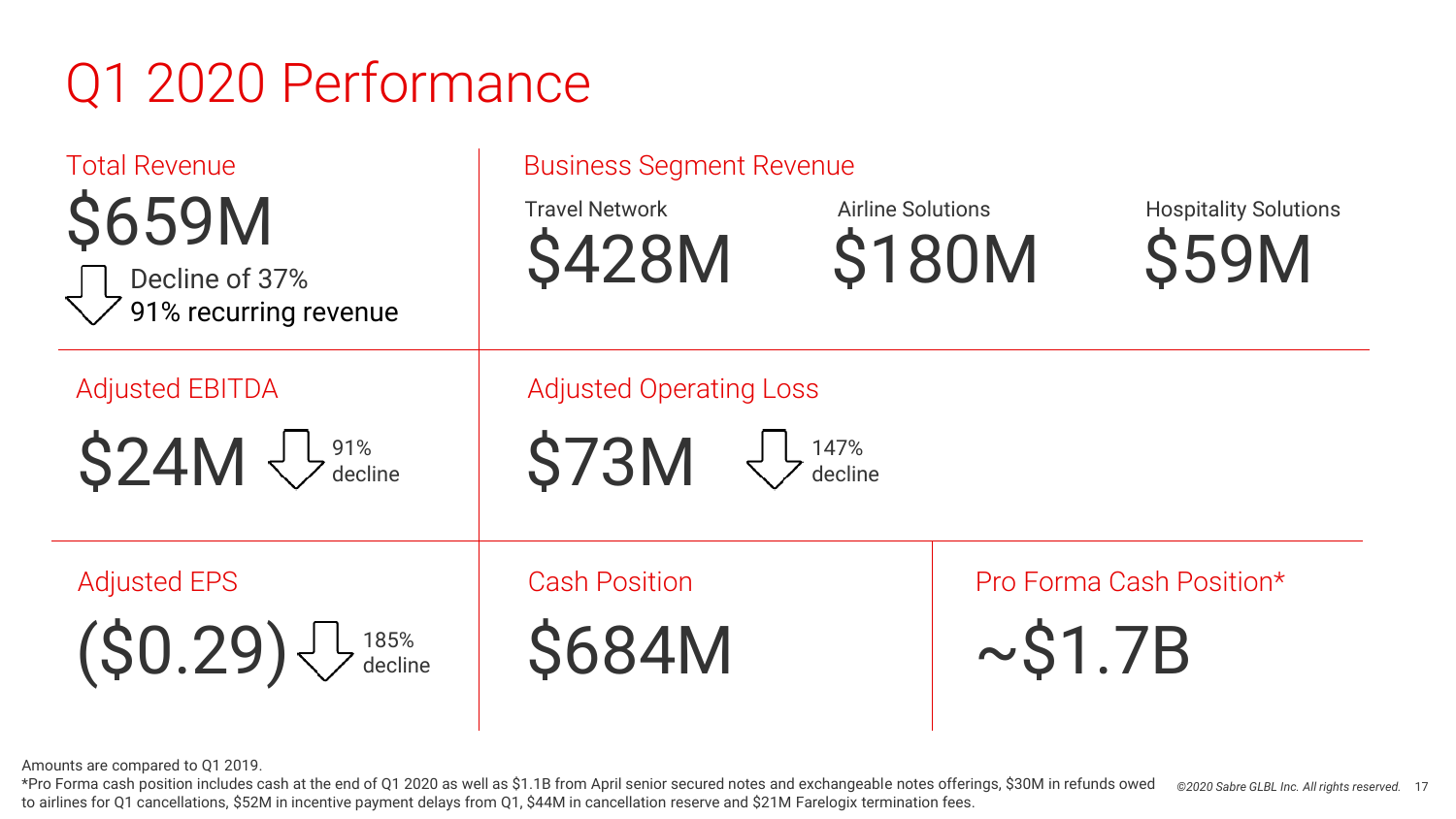### Q1 2020 Performance: Travel Network

| <b>Total Revenue</b><br><b>\$428M</b><br>$\bigcup$ Decline of 45%                                                                                            | <b>Global Air Bookings Share</b><br>39.3%<br>Growth of 100bp                                                                                                             | <b>Air Bookings</b><br>547% | <b>LGS Bookings</b><br>721%      |  |  |  |  |
|--------------------------------------------------------------------------------------------------------------------------------------------------------------|--------------------------------------------------------------------------------------------------------------------------------------------------------------------------|-----------------------------|----------------------------------|--|--|--|--|
| <b>Total Bookings</b><br>86M<br>Decline of 45%                                                                                                               | <b>Regional Bookings</b><br><b>North America</b><br><b>Latin America</b><br>Asia-Pacific<br>EMEA<br>Decline of 42%<br>Decline of 39%<br>Decline of 39%<br>Decline of 63% |                             |                                  |  |  |  |  |
| <b>Average Booking Fee</b><br>Decline of<br>4pts<br>High single digit decline in<br>incentive fee per booking<br>Note: average booking fee and incentive fee | <b>Adjusted Operating Income</b><br><b>S22M</b><br>89%<br>decline                                                                                                        | 5.1%                        | <b>Adjusted Operating Margin</b> |  |  |  |  |

impacted by significant cancellation activity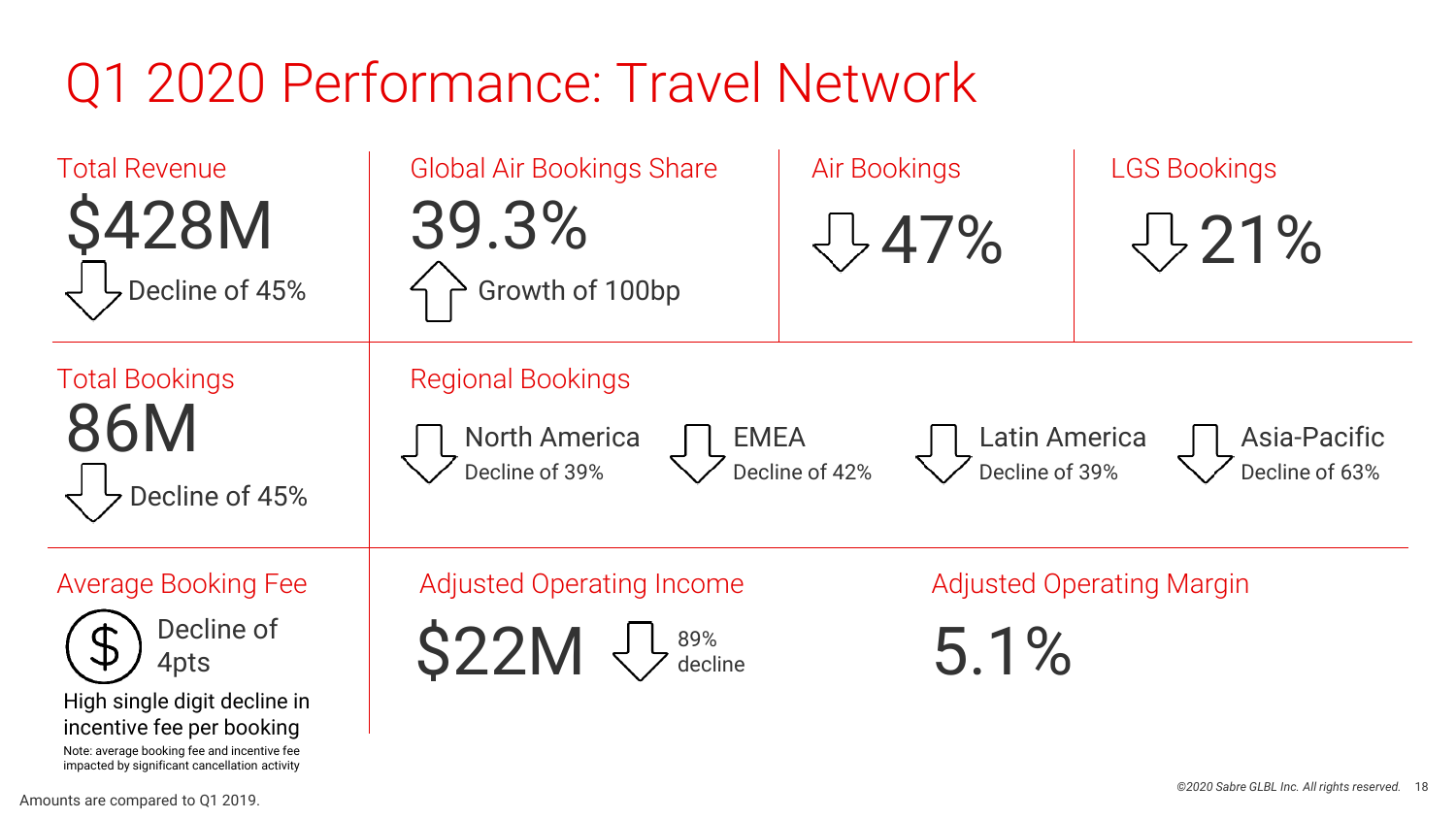### Q1 2020 Performance: Airline Solutions

 $$180M  $\sqrt{\frac{16\%}{\text{decline}}}$   $\sqrt{17\%}$   $\sqrt{77\%}$   $\sqrt{77\%}$$ 16% decline

#### Total Revenue **Product Line Revenue**



#### Passengers Boarded

 $167M \bigoplus_{\text{decli}}$ decline



Operating Loss

 $$33M < \frac{1}{3}$  declin decline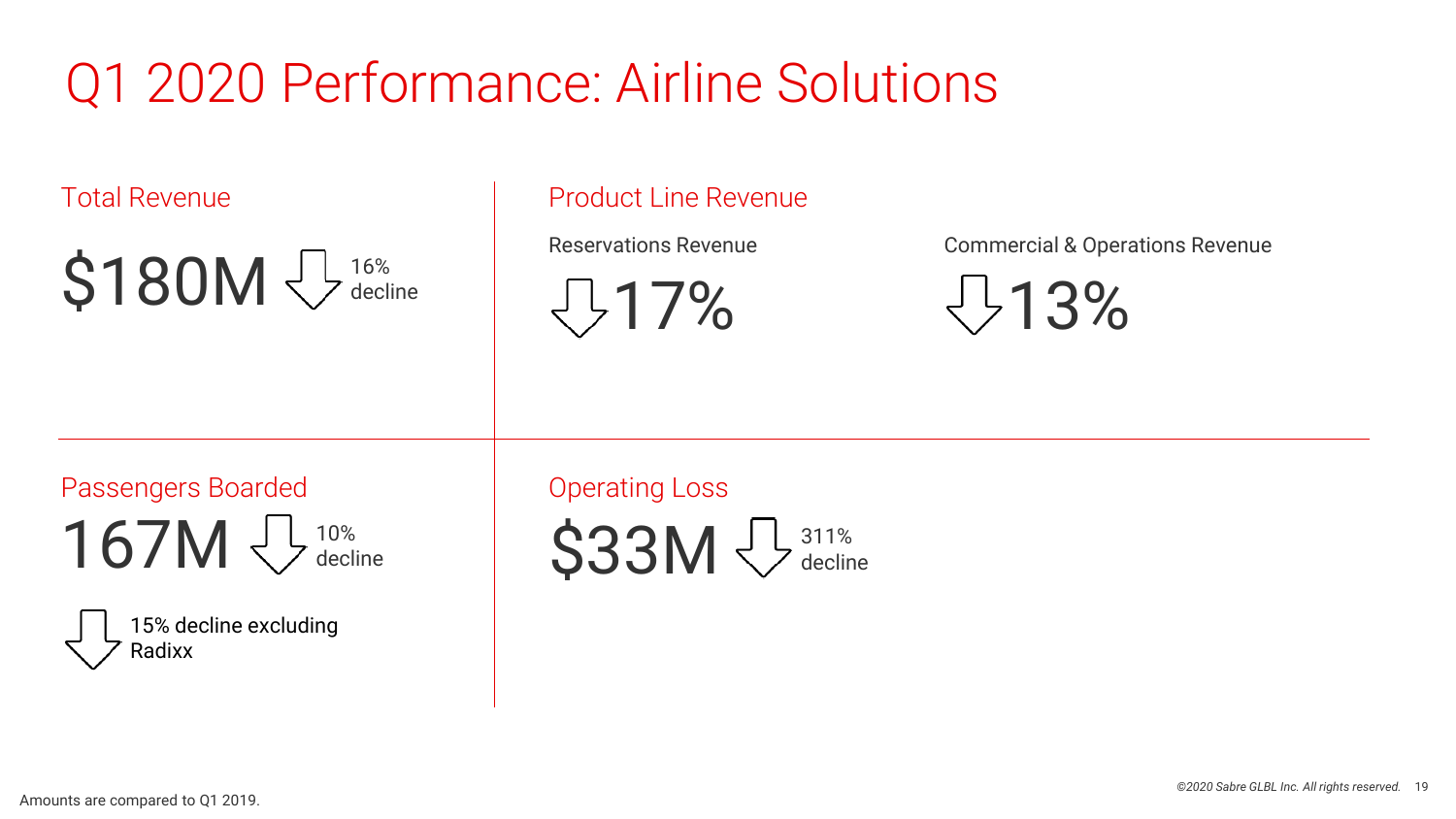### Q1 2020 Performance: Hospitality Solutions



#### Total Revenues Total Revenues All SynXis Software and Services

Revenue

 $721%$ 

Central Reservation System Transactions

 $21M$   $\frac{1}{2}$   $\frac{3}{2}$  Decline

of 9%

Operating Loss \$16M  $\bigtriangledown$  vs. \$6M loss in Q1 2019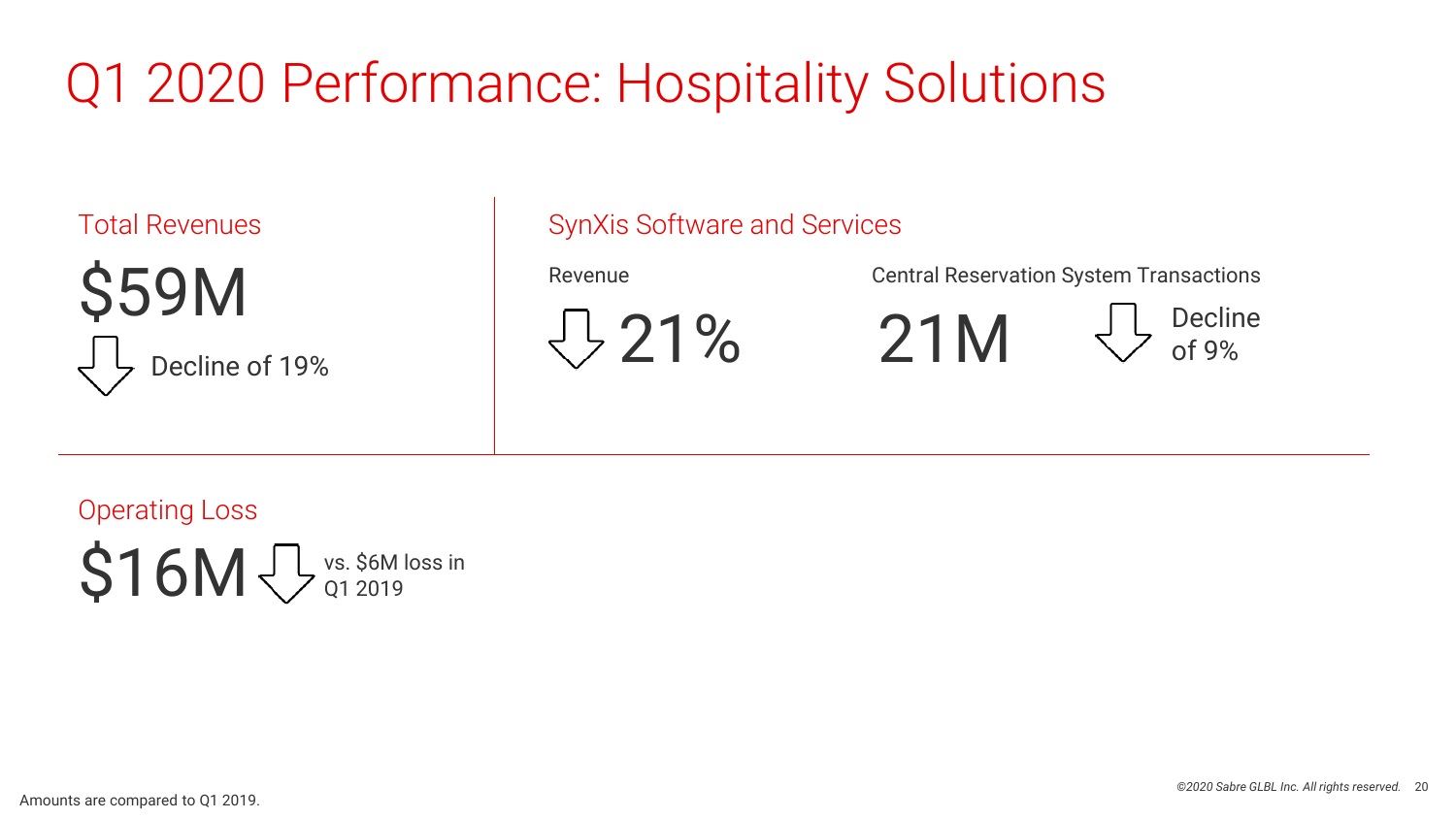## Q1 2020 Technology expenditures

Total technology spend

\$255M Decrease of \$6M, or 2%

#### Capitalized software development

\$15M  $\bigcup_{\text{or 76%}}$  Decrease of \$12M, or 76%

#### Capitalization mix



Amortization of previous capitalization

\$65M becrease of \$8M, or 12%

Net technology operating expense impacting operating results

\$305M Decrease of \$2M, or 1%

Amounts are compared to Q1 2019. Total technology spend includes research and development, hosting and third-party software. Total technology spend and capitalized software development exclude certain additions to property, plant and equipment.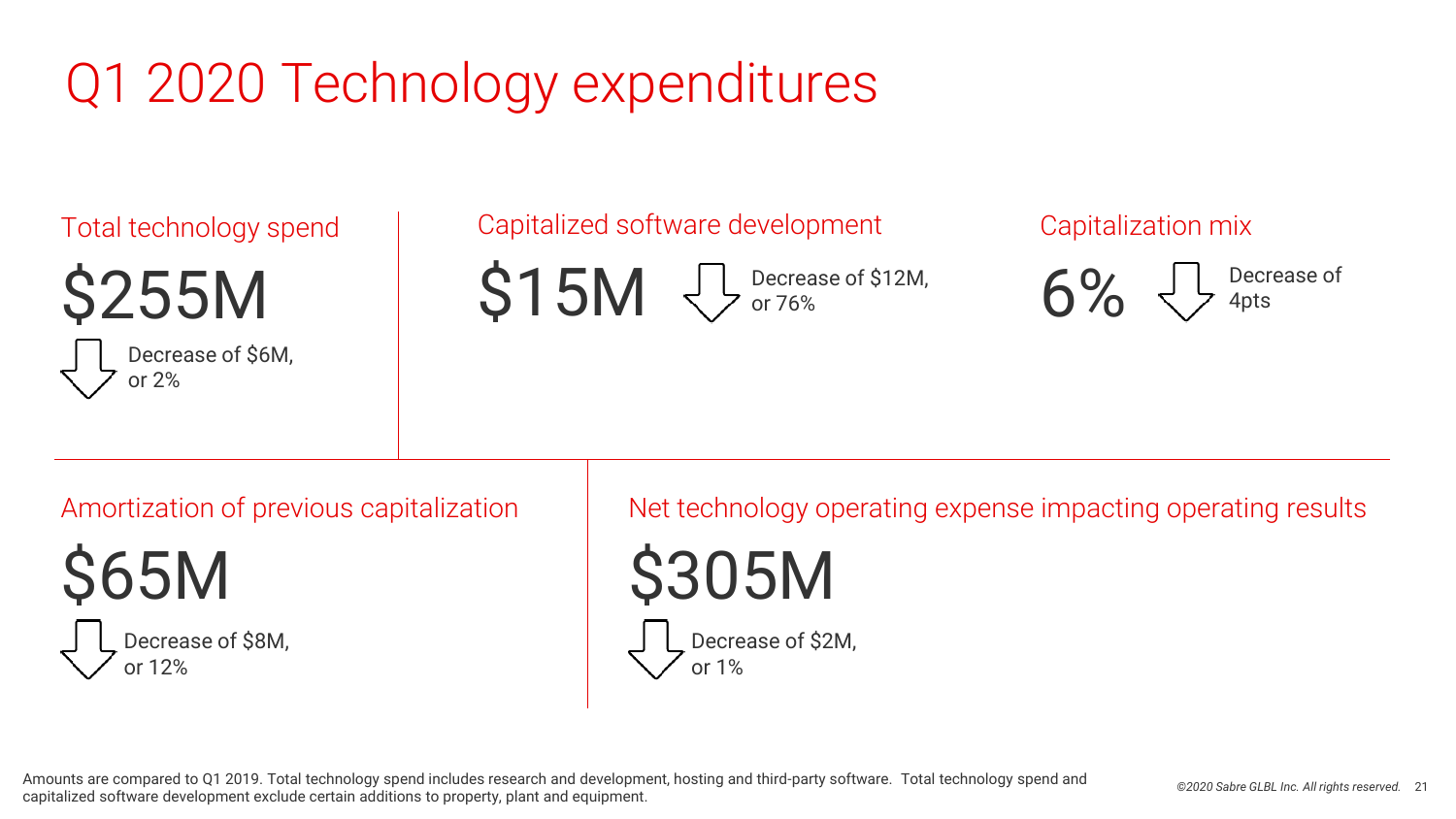### Q1 2020 Net debt, leverage and cash flow

| <b>Free Cash Flow</b><br><b>\$12M</b>      | 90%<br>decline                                                 | Leverage<br>Net Debt<br>\$3,034M          | Leverage Ratio (Net Debt / LTM Adj. EBITDA)<br>4.3x |
|--------------------------------------------|----------------------------------------------------------------|-------------------------------------------|-----------------------------------------------------|
| <b>Cash from Operations</b><br><b>S40M</b> | $\begin{array}{c} \begin{array}{c} \end{array}$ 73%<br>decline | <b>Quarterly Dividend</b><br><b>\$39M</b> |                                                     |
| CapEx<br><b>\$28M</b>                      | $\frac{25\%}{\text{ decline}}$                                 | <b>Cash Position</b><br><b>\$684M</b>     | Pro Forma Cash Position*<br>$\sim$ \$1.7B           |

Amounts are compared to Q1 2019.

*©2020 Sabre GLBL Inc. All rights reserved.* 22 *©2020 Sabre GLBL Inc. All rights reserved.* 22 \*Pro Forma cash position includes cash at the end of Q1 2020 as well as \$1.1B from April senior secured notes and exchangeable notes offerings, \$30M in refunds owed to airlines for Q1 cancellations, \$52M in incentive payment delays from Q1, \$44M in cancellation reserve and \$21M Farelogix termination fees.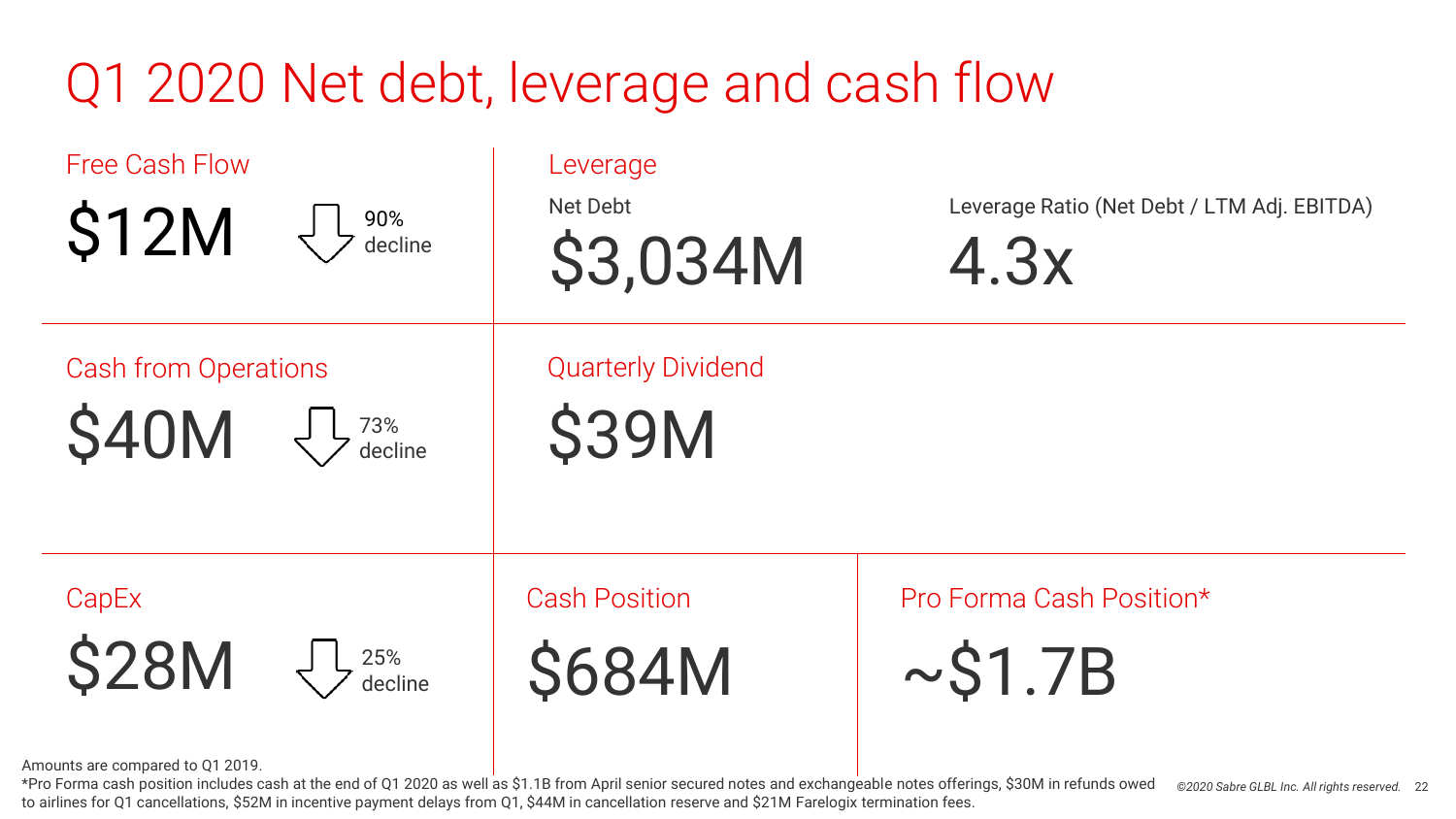Reconciliation of net (loss) income attributable to common shareholders to Adjusted Net (Loss) Income, Adjusted EBITDA and Adjusted Operating (Loss) Income

(in thousands, except per share amounts; unaudited)

|                                                                         | Three Months Ended March 31, |           |                     |          |  |
|-------------------------------------------------------------------------|------------------------------|-----------|---------------------|----------|--|
|                                                                         |                              | 2020      |                     | 2019     |  |
| Net (loss) income attributable to common stockholders                   | \$                           | (212,680) | \$                  | 56,850   |  |
| Loss from discontinued operations, net of tax                           |                              | 2,126     |                     | 1,452    |  |
| Net income attributable to non-controlling interests <sup>(1)</sup>     |                              | 783       |                     | 912      |  |
| (Loss) Income from continuing operations                                |                              | (209,771) |                     | 59,214   |  |
| Adjustments:                                                            |                              |           |                     |          |  |
| Acquisition-related amortization <sup>(2a)</sup>                        |                              | 16,801    |                     | 15,984   |  |
| Restructuring and other costs <sup>(8)</sup>                            |                              | 25,281    |                     |          |  |
| Other, $net(4)$                                                         |                              | 47,486    |                     | 1,870    |  |
| Acquisition-related costs <sup>(6)</sup>                                |                              | 17,827    |                     | 11,706   |  |
| Litigation costs, net <sup>(5)</sup>                                    |                              | 1,741     |                     | 1,438    |  |
| Stock-based compensation                                                |                              | 17,577    |                     | 15,694   |  |
| Tax impact of adjustments <sup>(7)</sup>                                |                              | 3,082     |                     | (11,707) |  |
| Adjusted Net (Loss) Income from continuing operations                   |                              | (79, 976) | \$                  | 94,199   |  |
| Adjusted Net (Loss) Income from continuing operations per share         | \$                           | (0.29)    | \$                  | 0.34     |  |
| Diluted weighted-average common shares outstanding                      |                              | 274,037   |                     | 277,605  |  |
| Adjusted Net (Loss) Income from continuing operations<br>Adjustments:   | \$                           | (79, 976) | \$                  | 94,199   |  |
| Depreciation and amortization of property and equipment <sup>(2b)</sup> |                              | 69,513    |                     | 75,348   |  |
| Amortization of capitalized implementation costs <sup>(2c)</sup>        |                              | 9,547     |                     | 12,111   |  |
| Amortization of upfront incentive consideration(3)                      |                              | 18,213    |                     | 19,128   |  |
| Interest expense, net                                                   |                              | 37,442    |                     | 38,013   |  |
| Remaining provision for income taxes                                    |                              | (30, 336) |                     | 23,550   |  |
| Adjusted EBITDA                                                         | \$                           | 24,403    | $\hat{\mathcal{S}}$ | 262,349  |  |
| Less:                                                                   |                              |           |                     |          |  |
| Depreciation and amortization <sup>(2)</sup>                            |                              | 95,861    |                     | 103,443  |  |
| Amortization of upfront incentive consideration <sup>(3)</sup>          |                              | 18,213    |                     | 19,128   |  |
| Acquisition-related amortization(2a)                                    |                              | (16, 801) |                     | (15,984) |  |
| Adjusted Operating (Loss) Income                                        | Ŝ                            | (72, 870) | \$.                 | 155,762  |  |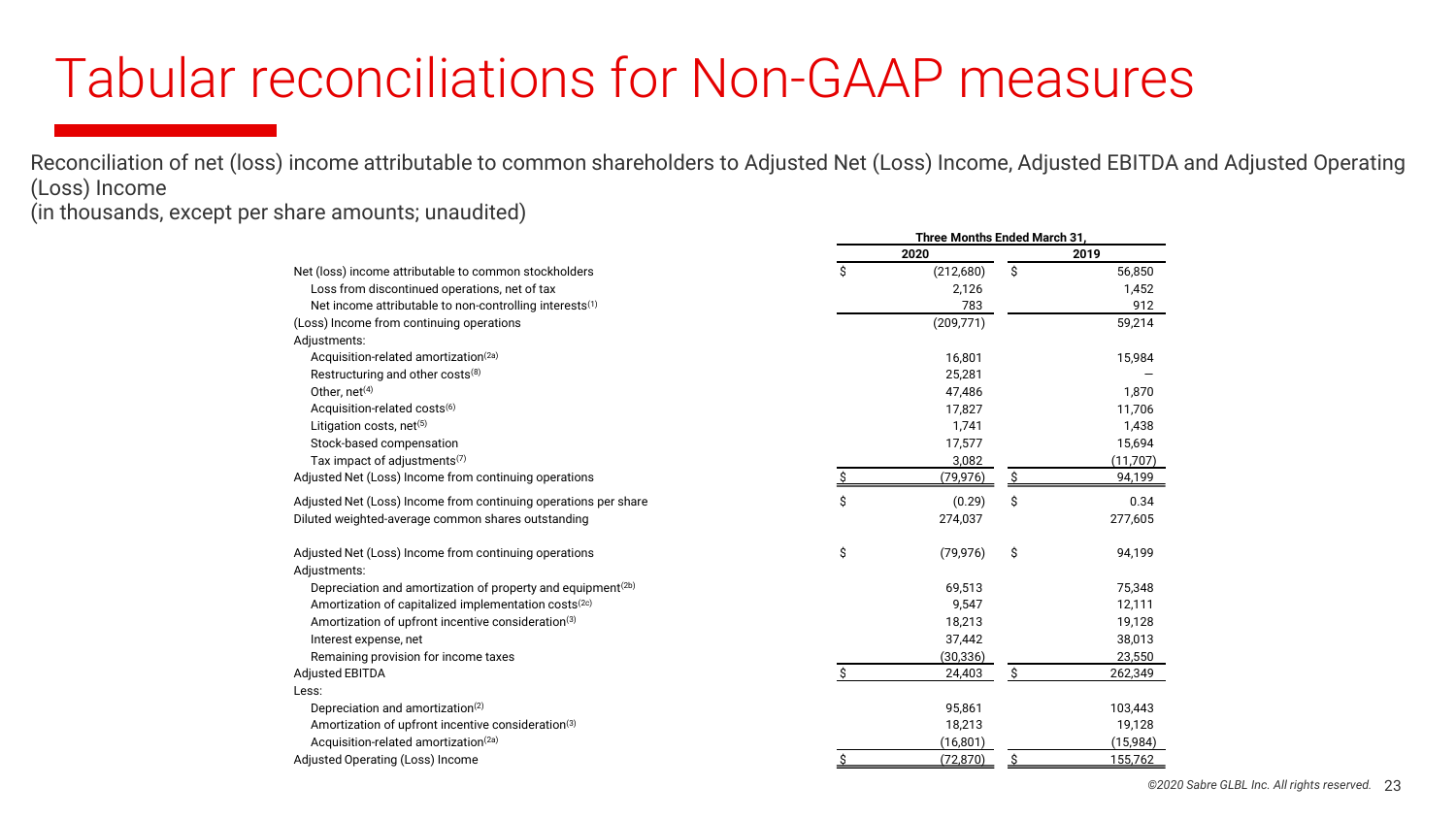Reconciliation of net (loss) income attributable to common shareholders to Last Twelve Months' (LTM) Adjusted EBITDA (for Net Debt Ratio) (in thousands, except per share amounts; unaudited)

|                                                                         | <b>Three Months Ended</b> |                              |    |              |    |              |    |            |            |            |
|-------------------------------------------------------------------------|---------------------------|------------------------------|----|--------------|----|--------------|----|------------|------------|------------|
|                                                                         |                           | Jun 30, 2019<br>Sep 30, 2019 |    | Dec 31, 2019 |    | Mar 31, 2020 |    |            | <b>LTM</b> |            |
| Net (loss) income attributable to common stockholders                   | \$                        | 27,838                       | \$ | 63,813       | Ŝ. | 10,091       | \$ | (212,680)  | Ś.         | (110, 938) |
| Loss (Income) from discontinued operations, net of tax                  |                           | (1, 350)                     |    | 596          |    | 1,068        |    | 2,126      |            | 2,440      |
| Net income attributable to non-controlling interests <sup>(1)</sup>     |                           | 1,606                        |    | 771          |    | 665          |    | 783        |            | 3,825      |
| (Loss) Income from continuing operations                                |                           | 28,094                       |    | 65,180       |    | 11,824       |    | (209, 771) |            | (104, 673) |
| Adjustments:                                                            |                           |                              |    |              |    |              |    |            |            |            |
| Acquisition-related amortization <sup>(2a)</sup>                        |                           | 16,011                       |    | 15,976       |    | 16,633       |    | 16,801     |            | 65,421     |
| Restructuring and other costs <sup>(8)</sup>                            |                           |                              |    |              |    |              |    | 25,281     |            | 25,281     |
| Other, net <sup>(4)</sup>                                               |                           | 2,479                        |    | 1,769        |    | 3,314        |    | 47,486     |            | 55,048     |
| Acquisition-related costs <sup>(6)</sup>                                |                           | 8,935                        |    | 9,696        |    | 10,700       |    | 17,827     |            | 47,158     |
| Litigation costs, net <sup>(5)</sup>                                    |                           | 1,386                        |    | (24, 179)    |    | (3,224)      |    | 1,741      |            | (24, 276)  |
| Stock-based compensation                                                |                           | 18,295                       |    | 17,094       |    | 15,802       |    | 17,577     |            | 68,768     |
| Depreciation and amortization of property and equipment <sup>(2b)</sup> |                           | 79,209                       |    | 78,060       |    | 77,956       |    | 69,513     |            | 304,738    |
| Amortization of capitalized implementation costs <sup>(2c)</sup>        |                           | 9,627                        |    | 9,579        |    | 8,127        |    | 9,547      |            | 36,880     |
| Amortization of upfront incentive consideration <sup>(3)</sup>          |                           | 19,846                       |    | 20,851       |    | 23,110       |    | 18,213     |            | 82,020     |
| Interest expense, net                                                   |                           | 39,608                       |    | 39,743       |    | 39,027       |    | 37,442     |            | 155,820    |
| Provision for income taxes                                              |                           | 12,145                       |    | 7,795        |    | 3,543        |    | (27, 254)  |            | (3,771)    |
| <b>Adjusted EBITDA</b>                                                  | S                         | 235,635                      |    | 241,564      |    | 206,812      |    | 24,403     |            | 708,414    |

Net Debt (total debt, less cash) \$ 3,033,589 Net Debt / LTM Adjusted EBITDA 4.3x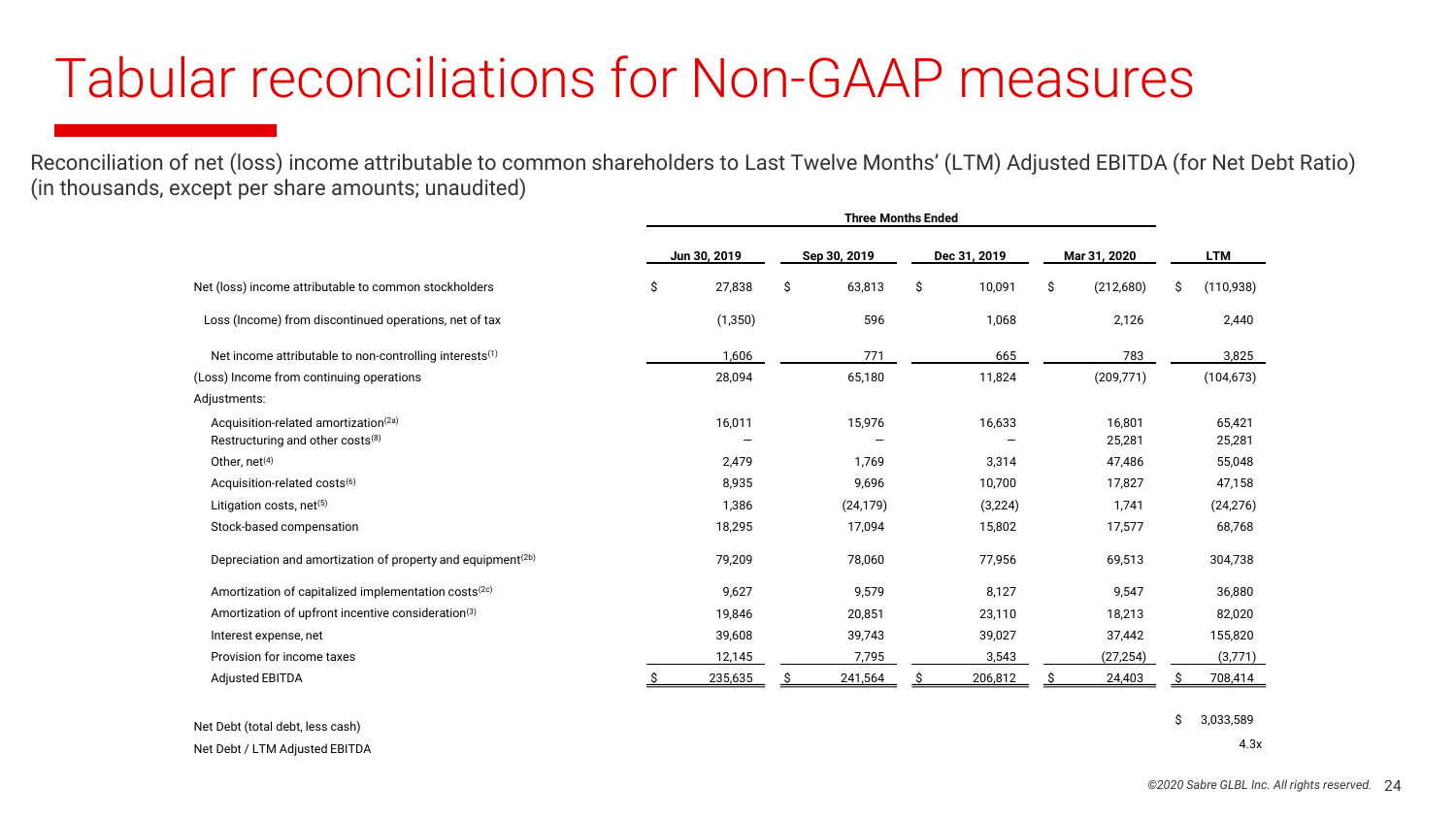**Three Months Ended March 31, 2020** Reconciliation of operating (loss) income to Adjusted Gross Profit, Adjusted EBITDA, Adjusted Operating (Loss) Income and Adjusted Operating Income margin by business segment (in thousands; unaudited)

| unaugited)                                                          | THREE MOTIONS ENGEG March 31, 2020 |                                    |                                        |                  |                  |  |  |  |
|---------------------------------------------------------------------|------------------------------------|------------------------------------|----------------------------------------|------------------|------------------|--|--|--|
|                                                                     | <b>Travel</b><br><b>Network</b>    | <b>Airline</b><br><b>Solutions</b> | <b>Hospitality</b><br><b>Solutions</b> | Corporate        | <b>Total</b>     |  |  |  |
| Operating (loss) income<br>Add back:                                | \$<br>22,658                       | \$<br>(32, 579)                    | \$<br>(16, 457)                        | \$<br>(125, 033) | \$(151, 411)     |  |  |  |
| Selling, general and administrative<br>Cost of revenue adjustments: | 48,969                             | 46,519                             | 11,685                                 | 91,700           | 198,873          |  |  |  |
| Depreciation and amortization(2)                                    | 22,329                             | 38,087                             | 10,466                                 | 6,491            | 77,373           |  |  |  |
| Restructuring and other costs <sup>(8)</sup>                        |                                    |                                    |                                        | 16,695           | 16,695           |  |  |  |
| Amortization of upfront incentive consideration(3)                  | 18,213                             |                                    |                                        |                  | 18,213           |  |  |  |
| Stock-based compensation                                            |                                    |                                    |                                        | 7,357            | 7,357            |  |  |  |
| <b>Adjusted Gross Profit</b>                                        | 112,169                            | 52,027                             | 5,694                                  | (2,790)          | 167,100          |  |  |  |
| Selling, general and administrative                                 | (48,969)                           | (46, 519)                          | (11,685)                               | (91,700)         | (198, 873)       |  |  |  |
| Equity method loss                                                  | (686)                              |                                    |                                        |                  | (686)            |  |  |  |
| Selling, general and administrative adjustments:                    |                                    |                                    |                                        |                  |                  |  |  |  |
| Depreciation and amortization <sup>(2)</sup>                        | 2,938                              | 2,861                              | 1,136                                  | 11,553           | 18,488           |  |  |  |
| Restructuring and other costs <sup>(8)</sup>                        |                                    |                                    |                                        | 8,586            | 8,586            |  |  |  |
| Acquisition-related costs(6)                                        |                                    |                                    |                                        | 17,827           | 17,827           |  |  |  |
| Litigation costs, net <sup>(5)</sup>                                |                                    |                                    |                                        | 1,741            | 1,741            |  |  |  |
| Stock-based compensation                                            |                                    |                                    |                                        | 10,220           | 10,220           |  |  |  |
| <b>Adjusted EBITDA</b>                                              | \$<br>65,452                       | \$<br>8,369                        | \$<br>(4, 855)                         | Ŝ.<br>(44, 563)  | Ŝ.<br>24,403     |  |  |  |
| Less:                                                               |                                    |                                    |                                        |                  |                  |  |  |  |
| Depreciation and amortization <sup>(2)</sup>                        | 25,267                             | 40,948                             | 11,602                                 | 18,044           | 95,861           |  |  |  |
| Amortization of upfront incentive consideration <sup>(3)</sup>      | 18,213                             |                                    |                                        |                  | 18,213           |  |  |  |
| Acquisition-related amortization(2a)                                |                                    |                                    |                                        | (16, 801)        | (16, 801)        |  |  |  |
| Adjusted Operating (Loss) Income                                    | 21,972                             | \$<br>(32, 579)                    | \$<br>(16, 457)                        | \$.<br>(45,806)  | \$.<br>(72, 870) |  |  |  |
| Operating income margin                                             | 5.3%                               | <b>NM</b>                          | <b>NM</b>                              | <b>NM</b>        | <b>NM</b>        |  |  |  |
| Adjusted Operating Income Margin                                    | 5.1%                               | <b>NM</b>                          | <b>NM</b>                              | <b>NM</b>        | <b>NM</b>        |  |  |  |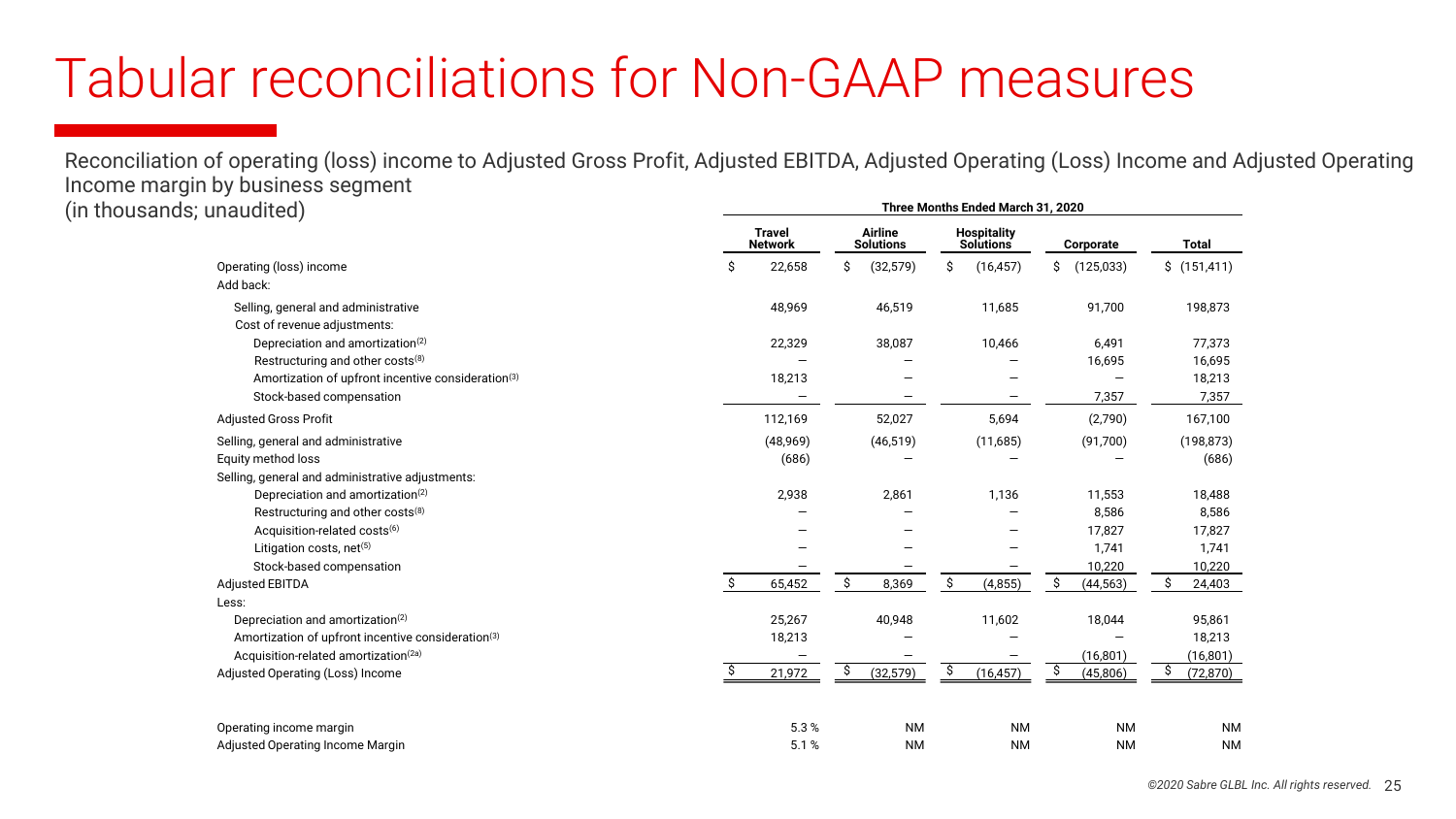Reconciliation of operating income (loss) to Adjusted Gross Profit, Adjusted EBITDA, Adjusted Operating Income (Loss) and Adjusted Operating Income margin by business segment (in thousands; unaudited)

| <u>Hauditeu)</u>                                   | Three Months Ended March 31, 2019 |           |                                    |           |                                        |           |           |           |              |            |
|----------------------------------------------------|-----------------------------------|-----------|------------------------------------|-----------|----------------------------------------|-----------|-----------|-----------|--------------|------------|
|                                                    | <b>Travel</b><br><b>Network</b>   |           | <b>Airline</b><br><b>Solutions</b> |           | <b>Hospitality</b><br><b>Solutions</b> |           | Corporate |           | <b>Total</b> |            |
| Operating income (loss)                            | Ŝ                                 | 192,639   | Ś                                  | 15,424    |                                        | (5,717)   | Ś         | (91, 939) | Ŝ.           | 110,407    |
| Add back:                                          |                                   |           |                                    |           |                                        |           |           |           |              |            |
| Selling, general and administrative                |                                   | 43,460    |                                    | 22,677    |                                        | 9,960     |           | 75,294    |              | 151,391    |
| Cost of revenue adjustments:                       |                                   |           |                                    |           |                                        |           |           |           |              |            |
| Depreciation and amortization(2)                   |                                   | 27,453    |                                    | 40,030    |                                        | 11,467    |           | 5,970     |              | 84,920     |
| Amortization of upfront incentive consideration(3) |                                   | 19,128    |                                    |           |                                        |           |           |           |              | 19,128     |
| Stock-based compensation                           |                                   |           |                                    |           |                                        |           |           | 7,244     |              | 7,244      |
| <b>Adjusted Gross Profit</b>                       |                                   | 282,680   |                                    | 78,131    |                                        | 15,710    |           | (3, 431)  |              | 373,090    |
| Selling, general and administrative                |                                   | (43, 460) |                                    | (22, 677) |                                        | (9,960)   |           | (75, 294) |              | (151, 391) |
| Equity method income                               |                                   | 533       |                                    |           |                                        |           |           |           |              | 533        |
| Selling, general and administrative adjustments:   |                                   |           |                                    |           |                                        |           |           |           |              |            |
| Depreciation and amortization(2)                   |                                   | 3,102     |                                    | 2,940     |                                        | 1,255     |           | 11,226    |              | 18,523     |
| Acquisition-related costs(6)                       |                                   |           |                                    |           |                                        |           |           | 11,706    |              | 11,706     |
| Litigation costs, net <sup>(5)</sup>               |                                   |           |                                    |           |                                        |           |           | 1,438     |              | 1,438      |
| Stock-based compensation                           |                                   |           |                                    |           |                                        |           |           | 8,450     |              | 8,450      |
| <b>Adjusted EBITDA</b>                             |                                   | 242,855   |                                    | 58,394    |                                        | 7,005     |           | (45, 905) |              | 262,349    |
| Less:                                              |                                   |           |                                    |           |                                        |           |           |           |              |            |
| Depreciation and amortization(2)                   |                                   | 30,555    |                                    | 42,970    |                                        | 12,722    |           | 17,196    |              | 103,443    |
| Amortization of upfront incentive consideration(3) |                                   | 19,128    |                                    |           |                                        |           |           |           |              | 19,128     |
| Acquisition-related amortization <sup>(2a)</sup>   |                                   |           |                                    |           |                                        |           |           | (15,984)  |              | (15,984)   |
| Adjusted Operating Income (Loss)                   |                                   | 193,172   |                                    | 15,424    |                                        | (5,717)   |           | (47, 117) |              | 155,762    |
| Operating income margin                            |                                   | 24.9%     |                                    | 7.2%      |                                        | <b>NM</b> |           | <b>NM</b> |              | 10.5%      |
| Adjusted Operating Income Margin                   |                                   | 25.0%     |                                    | 7.2%      |                                        | <b>NM</b> |           | <b>NM</b> |              | 14.8%      |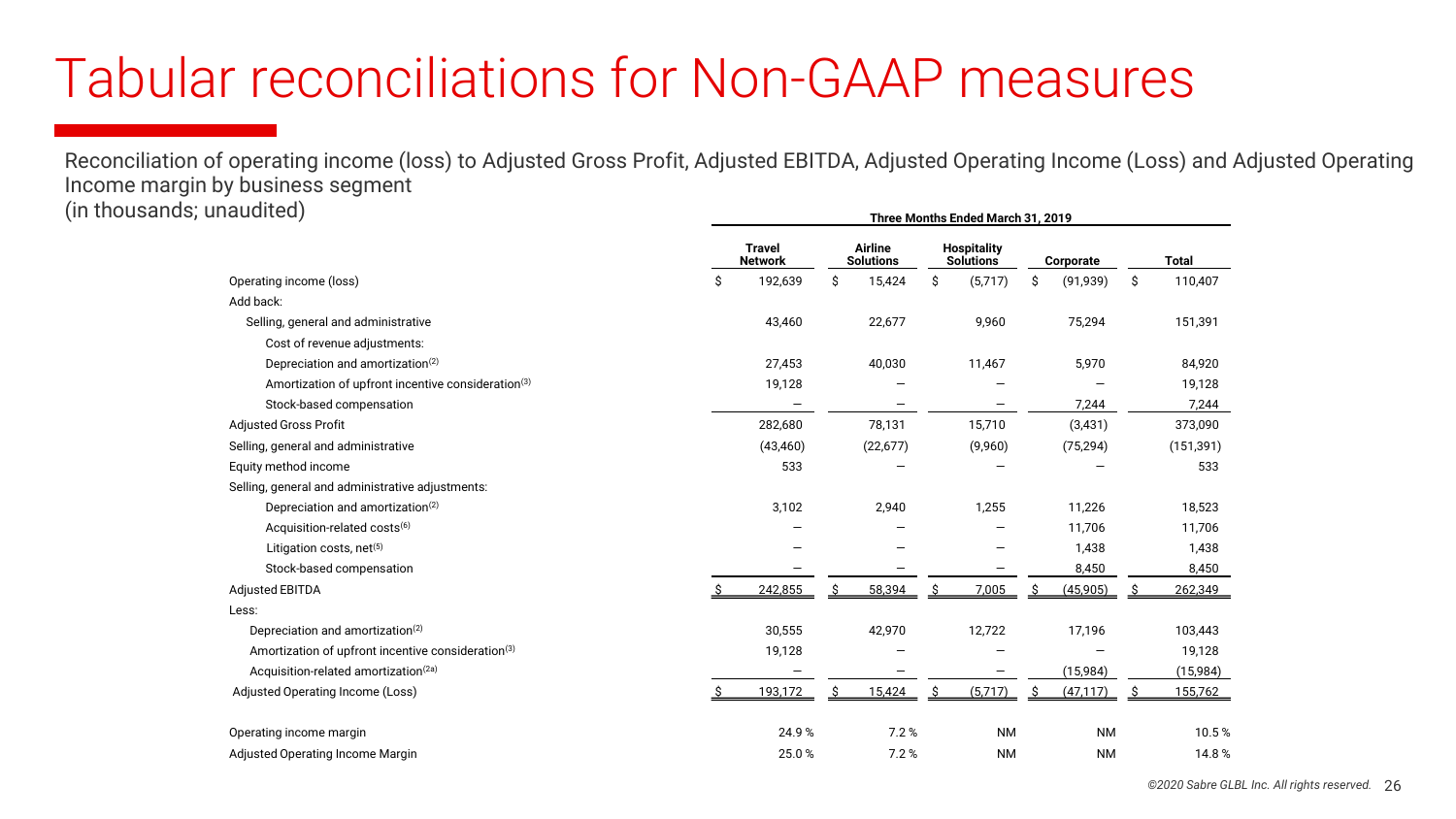Reconciliation of Free Cash Flow (in thousands; unaudited)

|                                                 | Three Months Ended March 31, |           |  |           |  |  |
|-------------------------------------------------|------------------------------|-----------|--|-----------|--|--|
|                                                 | 2020                         |           |  | 2019      |  |  |
| Cash provided by operating activities           |                              | 40.431    |  | 152,000   |  |  |
| Cash used in investing activities               |                              | (32, 850) |  | (37, 864) |  |  |
| Cash provided by (used in) financing activities |                              | 238.146   |  | (164,314) |  |  |

|                                       | Three Months Ended March 31, |      |           |  |  |
|---------------------------------------|------------------------------|------|-----------|--|--|
|                                       | 2020                         | 2019 |           |  |  |
| Cash provided by operating activities | 40.431                       |      | 152.000   |  |  |
| Additions to property and equipment   | (28,437)                     |      | (37, 864) |  |  |
| <b>Free Cash Flow</b>                 | 11.994                       |      | 114,136   |  |  |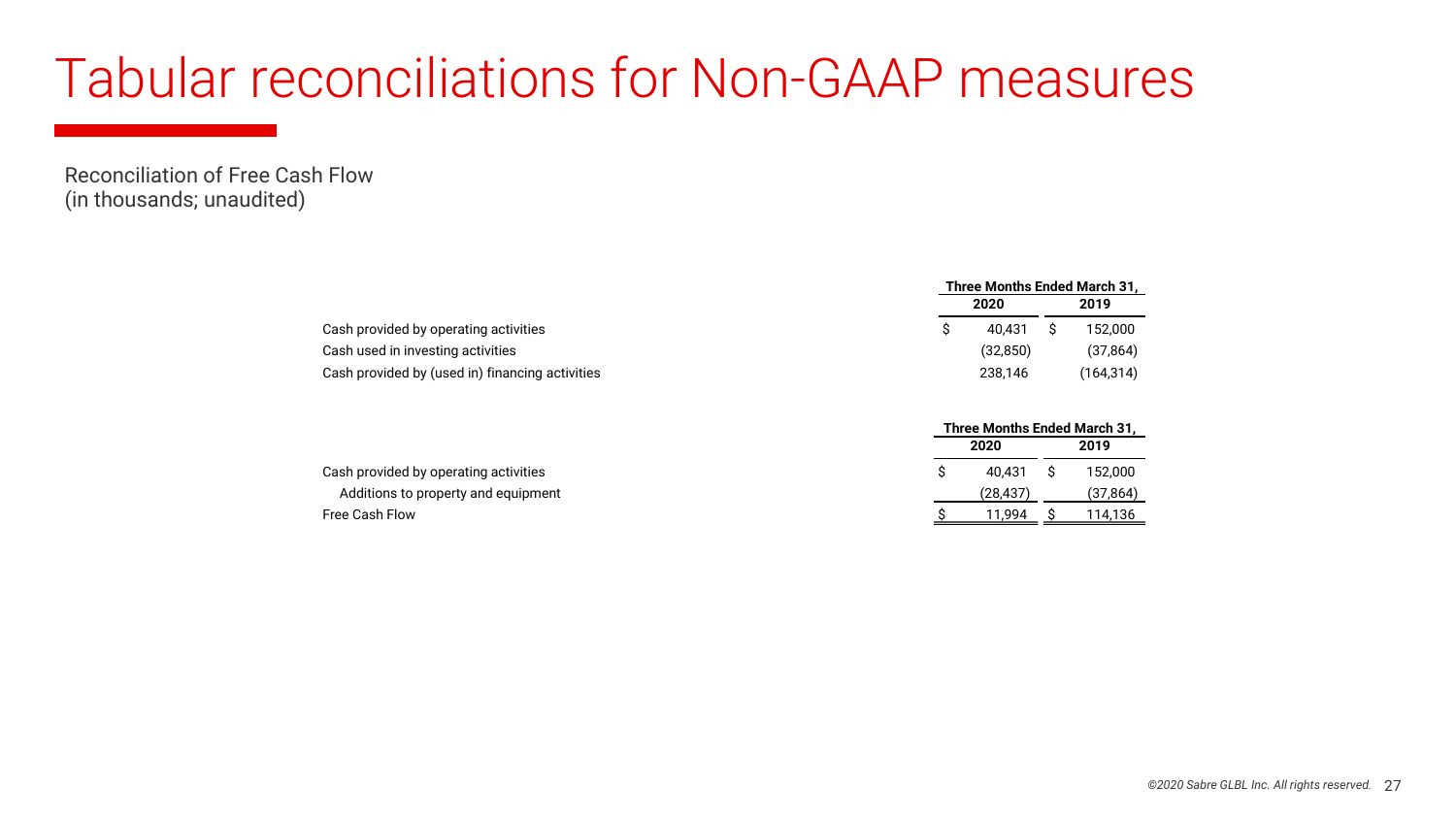#### **Definitions**

The "recurring revenue" figures for our:

- (i) Travel Network business is comprised of transaction, subscription and other revenue that is of a recurring nature from travel suppliers and travel buyers, and excludes revenue of a non-recurring nature, such as set-up fees;
- (ii) Airline Solutions business is comprised of volume-based and subscription fees and other revenue that is of a recurring nature associated with various solutions, and excludes revenue of a non-recurring nature, such as license fees and consulting fees; and
- (iii) Hospitality Solutions business is comprised of volume-based and subscription fees and other revenue that is of a recurring nature associated with various solutions, and excludes revenue of a non-recurring nature, such as set-up fees and website development fees.

Transaction revenues in (i), (ii) and (iii) are tied to a travel suppliers' transaction volumes rather than unit pricing for airplane tickets, hotel rooms or other travel products. However, this revenue is not generally contractually committed to recur annually under our agreements with our travel suppliers. As a result, our recurring revenue is highly dependent on the global travel industry and directly correlates with global travel, tourism and transportation transaction volumes.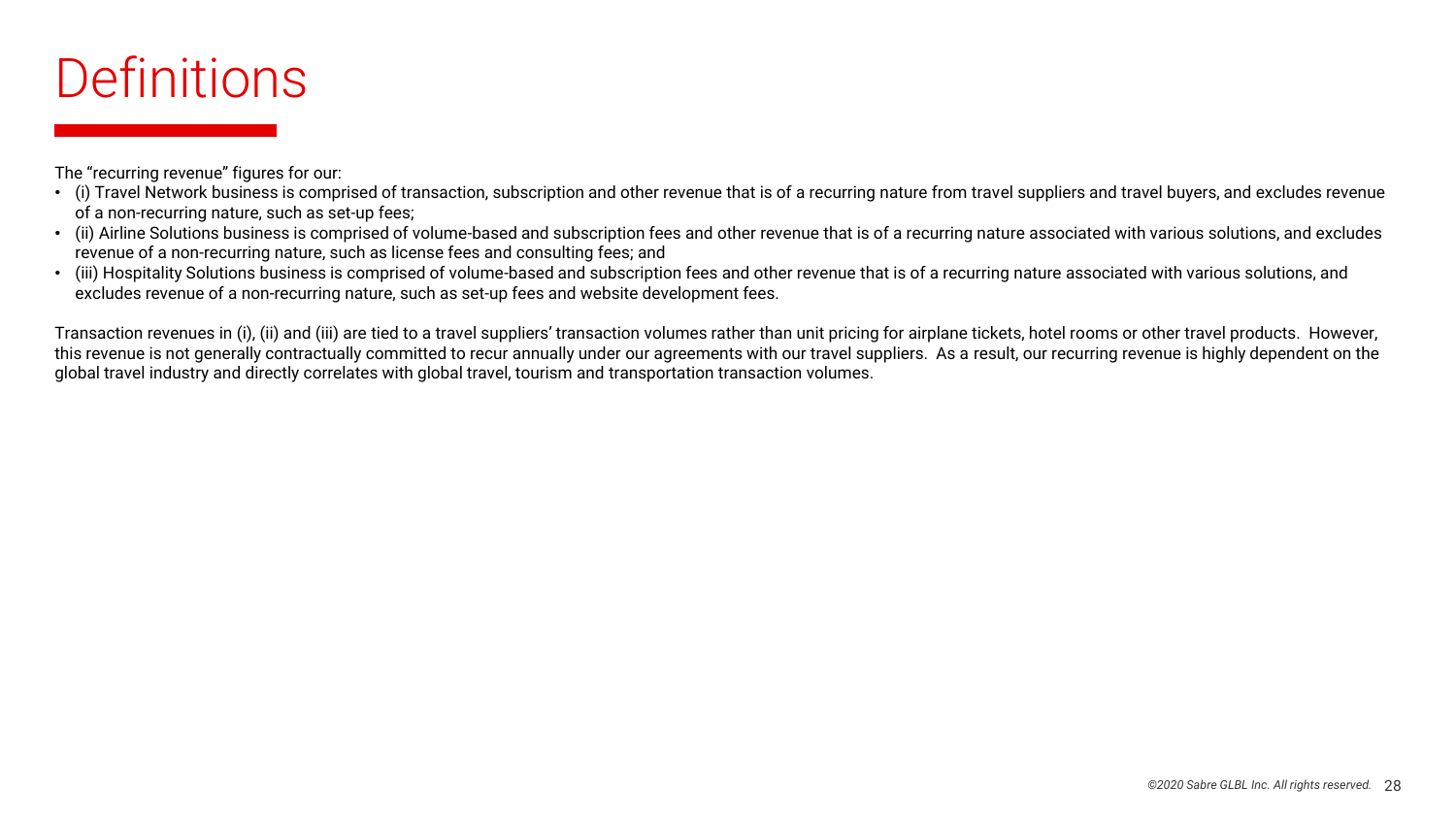#### Non-GAAP financial measures

We have included both financial measures compiled in accordance with GAAP and certain non-GAAP financial measures, including Adjusted Gross Profit, Adjusted Operating (Loss) Income, Adjusted Net (Loss) Income from continuing operations ("Adjusted Net (Loss) Income"), Adjusted EBITDA, Adjusted EPS, Free Cash Flow and ratios based on these financial measures.

We define Adjusted Gross Profit as operating (loss) income adjusted for selling, general and administrative expenses, the cost of revenue portion of depreciation and amortization, restructuring and other costs, amortization of upfront incentive consideration, and stock-based compensation included in cost of revenue.

We define Adjusted Operating (Loss) Income as operating (loss) income adjusted for equity method (loss) income, acquisition-related amortization, restructuring and other costs, acquisition-related costs, litigation costs, net, and stock-based compensation.

We define Adjusted Net (Loss) Income as net (loss) income attributable to common stockholders adjusted for loss (income) from discontinued operations, net of tax, net income attributable to noncontrolling interests, acquisition-related amortization, loss on extinguishment of debt, other, net, restructuring and other costs, acquisition-related costs, litigation costs, net, stock-based compensation, and the tax impact of adjustments.

We define Adjusted EBITDA as Adjusted Net (Loss) Income adjusted for depreciation and amortization of property and equipment, amortization of capitalized implementation costs, amortization of upfront incentive consideration, interest expense, net, and the remaining provision for income taxes.

We define Adjusted EPS as Adjusted Net (Loss) Income divided by diluted weighted-average common shares outstanding.

We define Free Cash Flow as cash provided by operating activities less cash used in additions to property and equipment.

We define Adjusted Net (Loss) Income from continuing operations per share (EPS) as Adjusted Net (Loss) Income divided by diluted weighted-average common shares outstanding.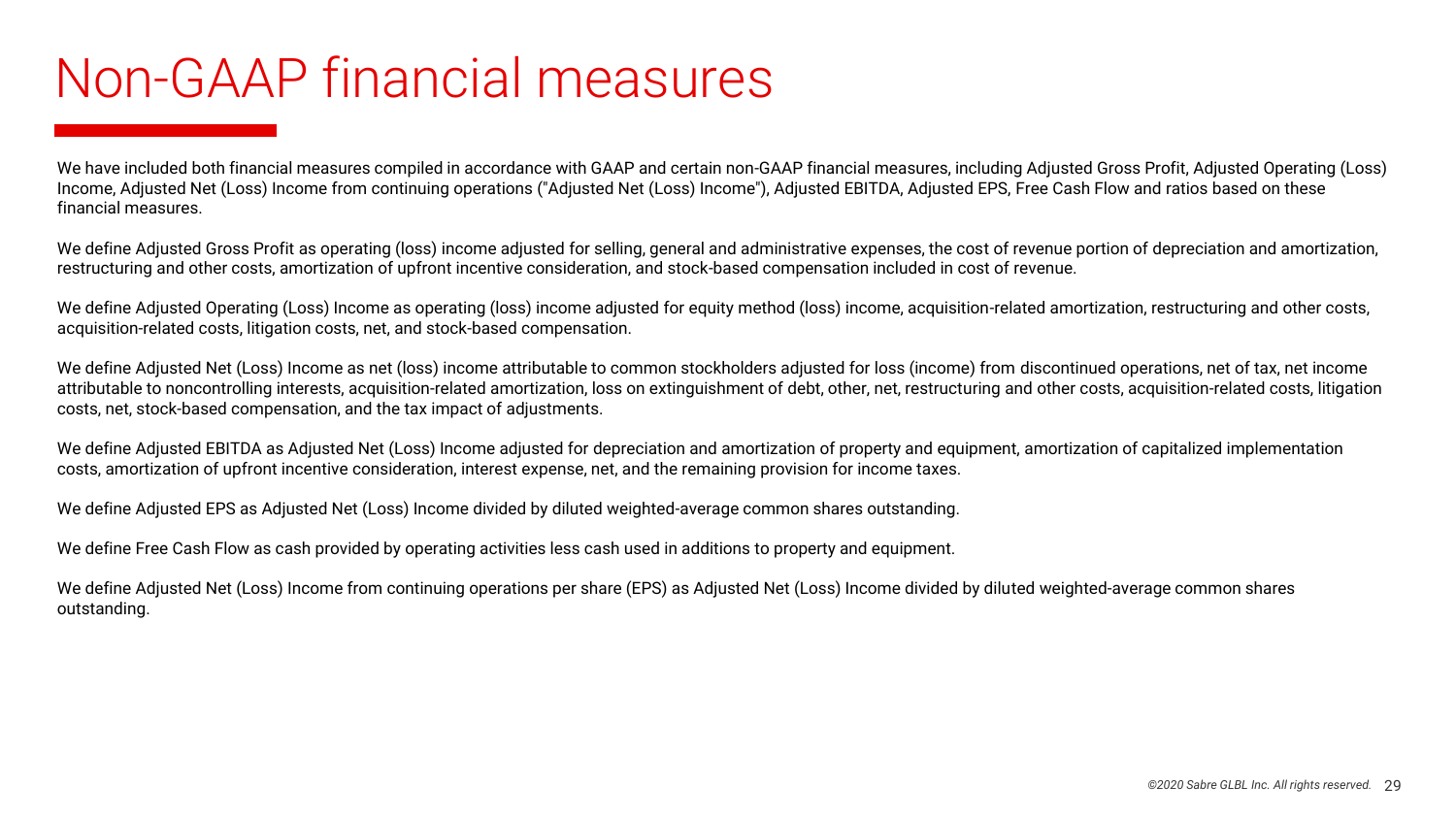#### Non-GAAP financial measures

These non-GAAP financial measures are key metrics used by management and our board of directors to monitor our ongoing core operations because historical results have been significantly impacted by events that are unrelated to our core operations as a result of changes to our business and the regulatory environment. We believe that these non-GAAP financial measures are used by investors, analysts and other interested parties as measures of financial performance and to evaluate our ability to service debt obligations, fund capital expenditures and meet working capital requirements. We also believe that Adjusted Gross Profit, Adjusted Operating (Loss) Income, Adjusted Net (Loss) Income, Adjusted EBITDA and Adjusted EPS assist investors in company-to-company and period-to-period comparisons by excluding differences caused by variations in capital structures (affecting interest expense), tax positions and the impact of depreciation and amortization expense. In addition, amounts derived from Adjusted EBITDA are a primary component of certain covenants under our senior secured credit facilities.

Adjusted Gross Profit, Adjusted Operating (Loss) Income, Adjusted Net (Loss) Income, Adjusted EBITDA, Adjusted EPS, Free Cash Flow and ratios based on these financial measures are not recognized terms under GAAP. These non-GAAP financial measures and ratios based on them are unaudited and have important limitations as analytical tools, and should not be viewed in isolation and do not purport to be alternatives to net income as indicators of operating performance or cash flows from operating activities as measures of liquidity. These non-GAAP financial measures and ratios based on them exclude some, but not all, items that affect net income or cash flows from operating activities and these measures may vary among companies. Our use of these measures has limitations as an analytical tool, and you should not consider them in isolation or as substitutes for analysis of our results as reported under GAAP. Some of these limitations are:

- these non-GAAP financial measures exclude certain recurring, non-cash charges such as stock-based compensation expense and amortization of acquired intangible assets;
- although depreciation and amortization are non-cash charges, the assets being depreciated and amortized may have to be replaced in the future, and Adjusted Gross Profit and Adjusted EBITDA do not reflect cash requirements for such replacements;
- Adjusted Operating (Loss) Income, Adjusted Net (Loss) Income and Adjusted EBITDA do not reflect changes in, or cash requirements for, our working capital needs;
- Adjusted EBITDA does not reflect the interest expense or the cash requirements necessary to service interest or principal payments on our indebtedness;
- Adjusted EBITDA does not reflect tax payments that may represent a reduction in cash available to us;
- Free Cash Flow removes the impact of accrual-basis accounting on asset accounts and non-debt liability accounts, and does not reflect the cash requirements necessary to service the principal payments on our indebtedness; and
- other companies, including companies in our industry, may calculate Adjusted Gross Profit, Adjusted Operating (Loss) Income, Adjusted Net (Loss) Income, Adjusted EBITDA, Adjusted EPS or Free Cash Flow differently, which reduces their usefulness as comparative measures.